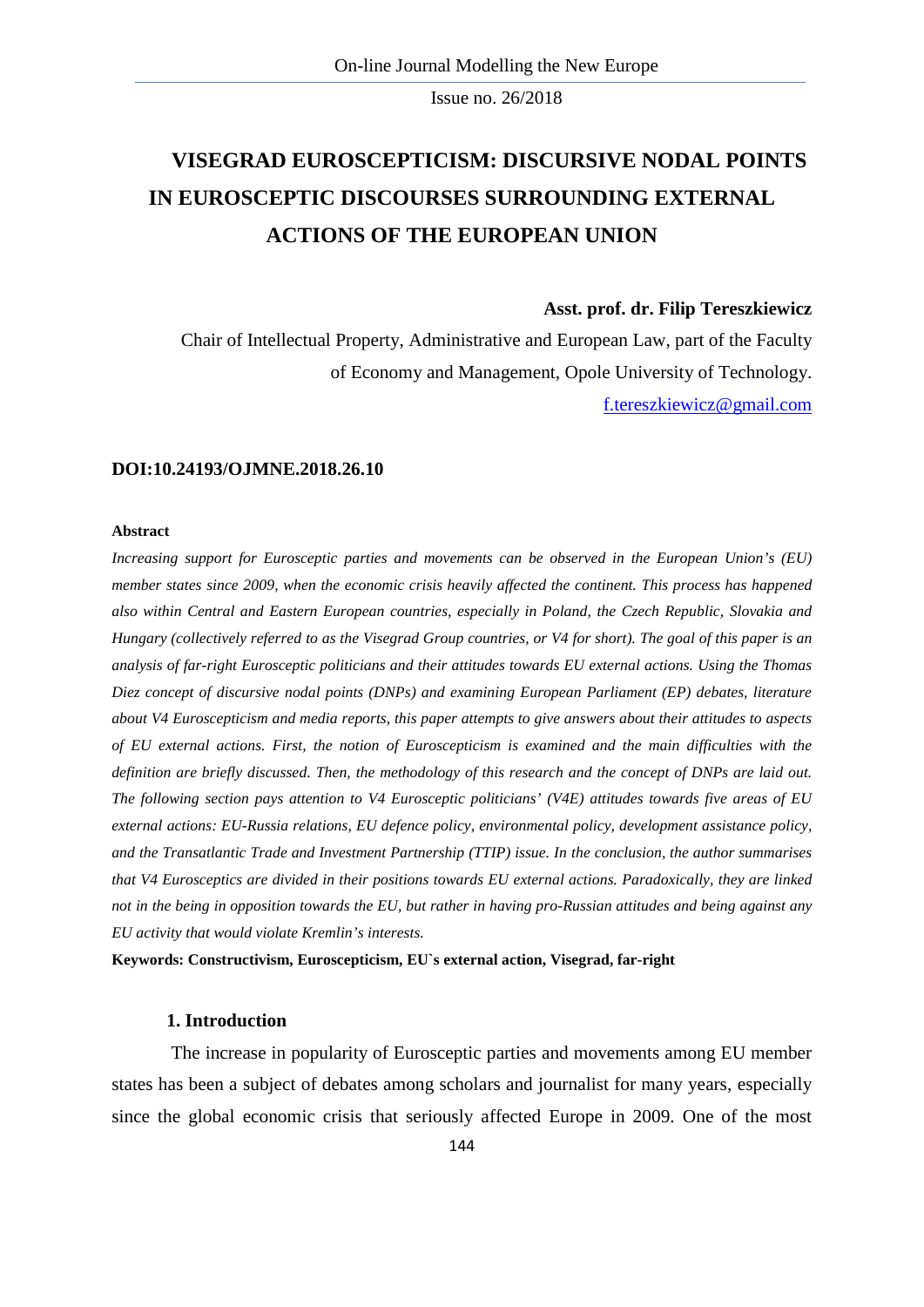important observations is that negative attitudes towards the EU is a part of the "populism ideology," meaning that in the EU a marriage between Euroscepticism and populism can be observed (Eiermann et al., 2017). In the context of populism, Martin Eiermann et al. make the latter observation, arguing that the so-called Old Continent has been divided into four parts: Eastern, Western, Southern and Northern Europe. As the authors state, Eastern Europe has featured an unprecedented increase in societal support for populistic and Eurosceptic parties since 2000. While they gained an average of 9.2% of the national vote in 2000, their vote share reached 31.6% in 2017 (2017). Among the Eastern Europe group are the Visegrad Group (V4) countries: Poland, the Czech Republic, Slovakia and Hungary. Thus, this observation is also true for these countries. Moreover, this increasing societal support for such parties has pushed mainstream parties towards more populistic and Eurosceptic positions, as V4 governments are led by the parties that represent negative attitudes towards the EU, although they are not stringently Eurosceptic (Fidesz in Hungary, Smer in Slovakia, Ano in Czechia, and PiS in Poland).

Instead of dwelling on this shift, this paper is focused on V4 governing party competitors that represent the more visible anti-EU attitude, as well as rival mainstream parties from the far-right. In the researched literature, they are referred to by Christopher Lord as the *untidy right* (1998). The focus of this paper is an analysis of far-right V4Es and their attitudes towards EU external action, and poses several questions: Do these parties take part in discussions about EU foreign policy? How are their attitudes towards these areas: negative or critical (or even positive, as it can be observed to some extent among Western European Eurosceptics (Tereszkiewicz, 2016b))? Are they divergent or similar in their position towards EU external actions? Answers to these questions are important for two reasons. First, as Aleks Szczerbiak and Paul Taggart mention, knowledge about Eurosceptic parties and movement is still facile and needs wider and deeper research (2018). Second, the aforementioned V4 mainstream parties move on the political axis towards far-right competitors, and therefore could take some elements of the *untidy right* attitudes about EU external actions, which may have an impact on EU foreign policy.

Using the Thomas Diez concept of discursive nodal points (DNPs) and examining European Parliament (EP) debates, literature about V4 Euroscepticism, and media reports, this paper attempts to answer the above questions. The study is based on the hypothesis that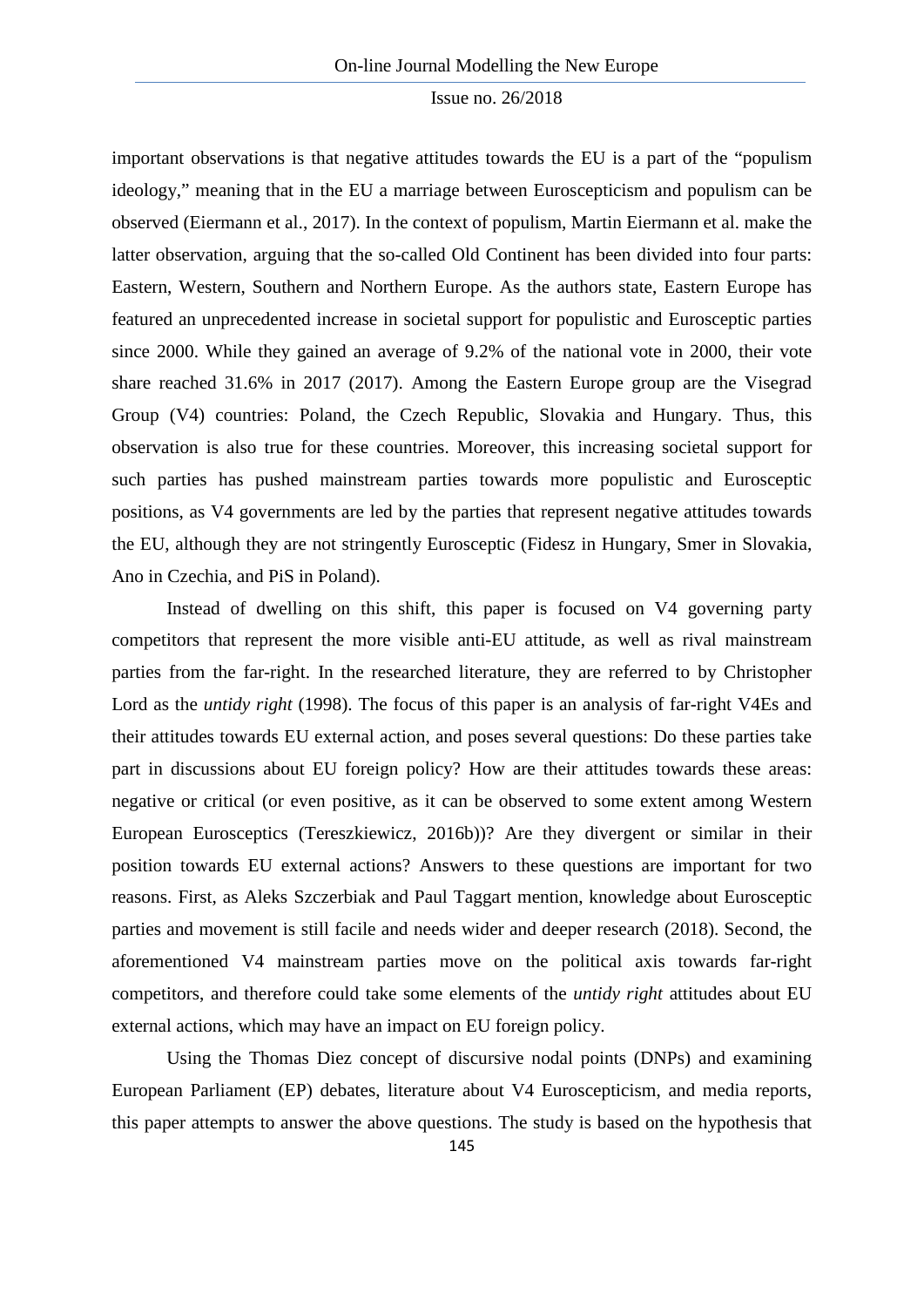V4Es are divided in their attitudes towards EU external actions, ranging from total opposition to critical acceptance.

The article proceeds as follows: first, the notion of Euroscepticism is examined and the main difficulties with the definition are briefly discussed. Then, the methodology of this research and the concept of DNPs are laid out. The following section pays attention to V4Es attitudes towards five areas of EU external actions: EU-Russia relations, EU defence policy, environmental policy, development assistance policy, and the Transatlantic Trade and Investment Partnership (TTIP) issue. The conclusion summarises the main findings and reflects on the inquiry about V4Es attitudes towards EU external actions, with questions resulting from the analysis providing a perspective for further research.

### **2. Euroscepticism: difficulties with defining**

Even though there have been many publications about Euroscepticism, there is a dispute between scholars over what exactly this notion means, and about the scope of opinion that is within its framework (Szczerbiak and Taggart, 2018). The concept of Euroscepticism was named into existence by some scholars, but they did so within areas of their research interest; only a few of them have tried to create a definition that covers the whole spectrum of Euroscepticism (Leruth et al., 2018). Until now, there has been no commonly accepted definition of the term (Vasilopoulou, 2018). Differences between definitions focus on the scale of the opposition against European integration, and also on the future of cooperation within the European Union (Vasilopoulou, 2011). Furthermore, along with the increase in Eurosceptic attitudes within European societies, and the more common presence of Eurosceptic politicians within EU institutions, the scope of their attention must be broader. These developments create a situation in which it is even harder to define Euroscepticism and the ideas it contains (Leruth et al., 2018).

Circumstances in which the term "Euroscepticism" has come up are also a source of problems with defining this notion. The term was created by British journalists who use academic jargon in their journalistic writing (Spiering, 2004). C. Flood and R. Soborski note that the usage of the suffix "-ism" creates a situation wherein many people think that Euroscepticism has some ideological content, which is not true (2018). Even though the first book about Euroscepticism was published in 1997 (Benoit, 1997), and the first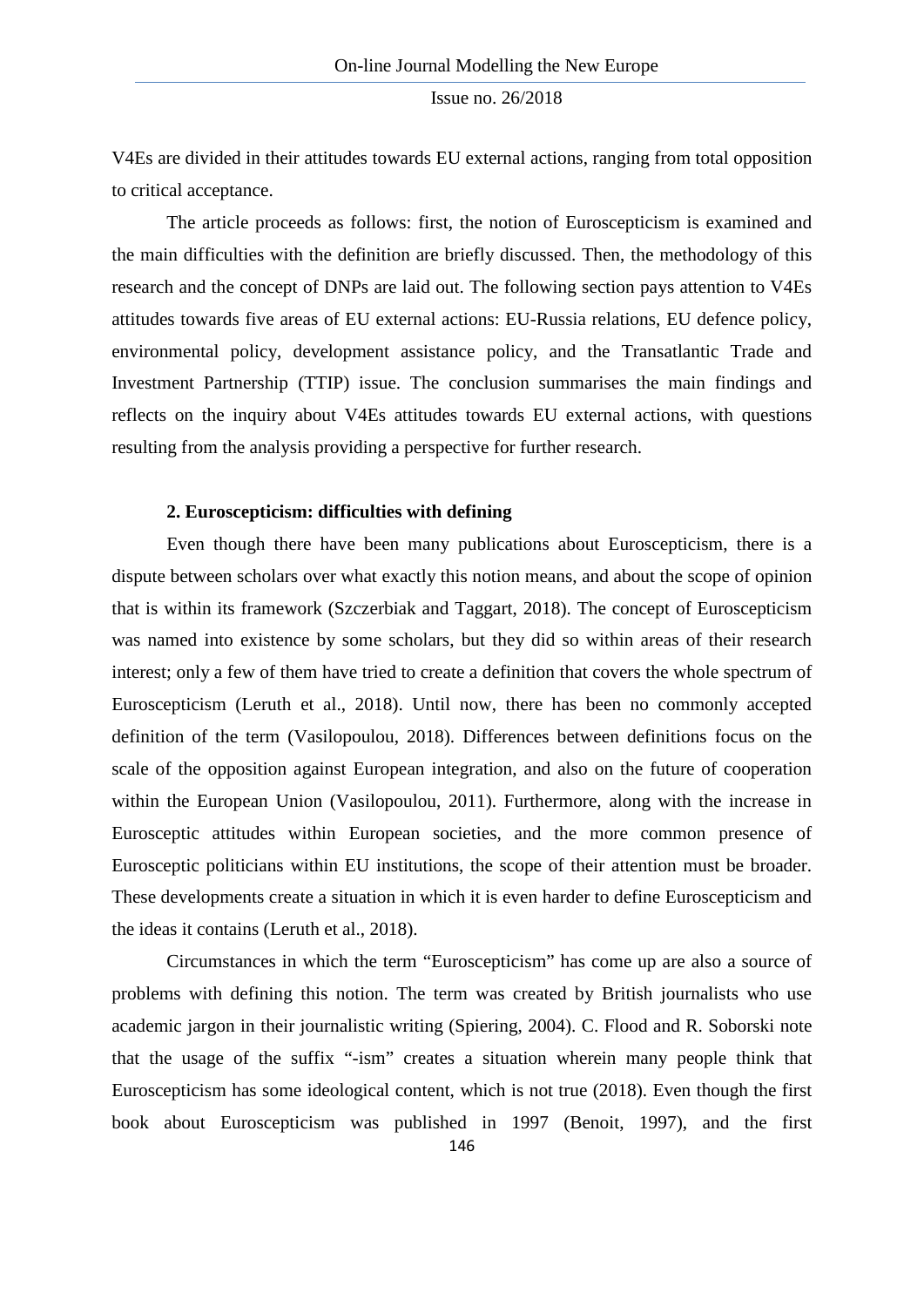conceptualisation of it was done in 1998 by Paul Taggart (2003), it is still difficult to say that Euroscepticism as a concrete idea exists. However, the definition of Euroscepticism prepared by Krzysztof Zuba, who says that Euroscepticism is a political attitude that contests the integration process within any part of Europe (2006), is chosen for the foundation of this paper. This definition has weaknesses that are common to other definitions of the term because it emphasises its negative and blurry character. It does not speculate as to why this negative attitude exists, offer any alternatives to integration, or speculate what end it leads to, creating confusion over what exactly links Eurosceptic movements and groups, aside from a negative attitude towards the EU (Leruth et al., 2018). Aleks Szczerbiak and Paul Taggart confirm this problem, remarking that there is little research that analysis on the influence of Euroscepticism on EU politics (2018). For that reason, the main goal of this paper is to fill in the research gap in the area of the Visegrad Eurosceptics' influence on EU external actions.

# **3. Methodology: Discourse and discursive nodal points**

The aforementioned amorphism of Euroscepticism is a problem for scholars. For many years, they have tried to find analytical tools and approaches that are useful in researching Eurosceptic parties and movements. In spite of these efforts, most publications concentrate on comparative analyses of political parties in EU member states (Vasilopoulou, 2018). Considering these methodological problems, this paper uses the potential of the constructivist approach to research far-right Eurosceptic attitudes towards EU external actions. This approach has many useful tools that help develop knowledge of Euroscepticism (Tereszkiewicz, 2016a). One of them is discourse analysis, which is used in this paper to catch discursive nodal points (DNP).

One of the definitions of the term *discourse* was created by Thomas Diez, who states that the discourse is a set of opinions about a particular subject created during a discursive process. He also notes that there is not one detached discourse about a particular thing or topic because there are simultaneous diversified discursive streams (1998). In conducting the study of the discourse about EU external actions, we can abstract the Eurosceptic discourse. It is possible to define many streams, one of which is the Eurosceptic discourse among politicians from countries that are members of the Visegrad Group (also known as the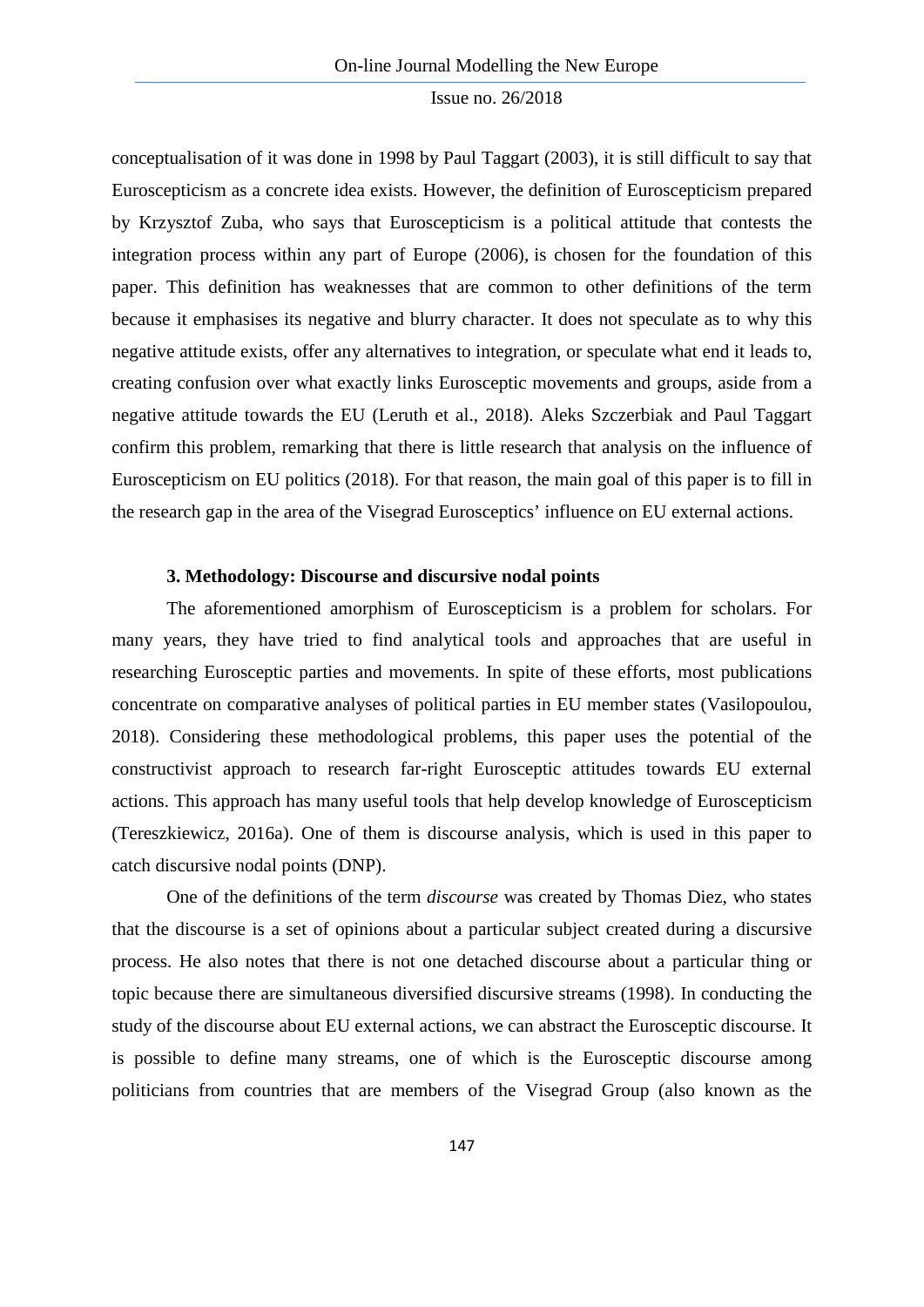Visegrad Four, or V4). The main goal of this paper is to study this discourse, and to identify within it DNPs.

T. Diez also states that knowledge about a topic presented by discourse participants does not present an objective substance, but creates a subjective picture of this substance. Therefore, this picture is not always consistent with facts, and various discursive constructions are possible (1996). Therefore, the V4 Eurosceptic discourse about EU external actions is not necessary consistent with facts. However, it shows how these Eurosceptic politicians perceive and conceive the EU's role on the global scene. Therefore, the analysis of V4E discourse surrounding EU foreign policy can help to capture their view about a place that, in their opinion, is predicted for the Union in the international arena. It also helps to research whether or not they allow the EU to be active in the global scene, and this enables the verification of the hypothesis that is established by the author.

The main goal for DNPs is to capture the common meaning shaped within the analysed discourse. According to this concept, streams that exist within one discourse are interweaving and thereby create new discourses in nodal points. Diez also states that the analysis of DNPs allows a construction from various discursive streams of a dominant discourse within a particular group or community (1998). Therefore, the reconstruction of DNPs found in V4E discourse allows us to develop our knowledge about Euroscepticism.

To construct this discourse, European Parliament debates and related literature about V4 Euroscepticism were analysed, including media such as websites and newspapers. Screening of the social media pages of politicians and political parties from this region was also conducted.

This paper is focused on political parties located on the far right of the spectrum. In the researched literature, they are named the *untidy right* (Lord, 1998, Brack, 2012) – their common feature is being in the opposition towards the EU and the integrating process within the continent mainly for political and cultural reasons. They stand in the contrast to far-left Eurosceptic parties that are against the EU mainly for economic reasons (Brack, 2012). We can count among the *untidy right* the following parties from V4 countries:

*Jobbik Magyarországért Mozgalom*, Jobbik (The Movement for a Better Hungary) from Hungary;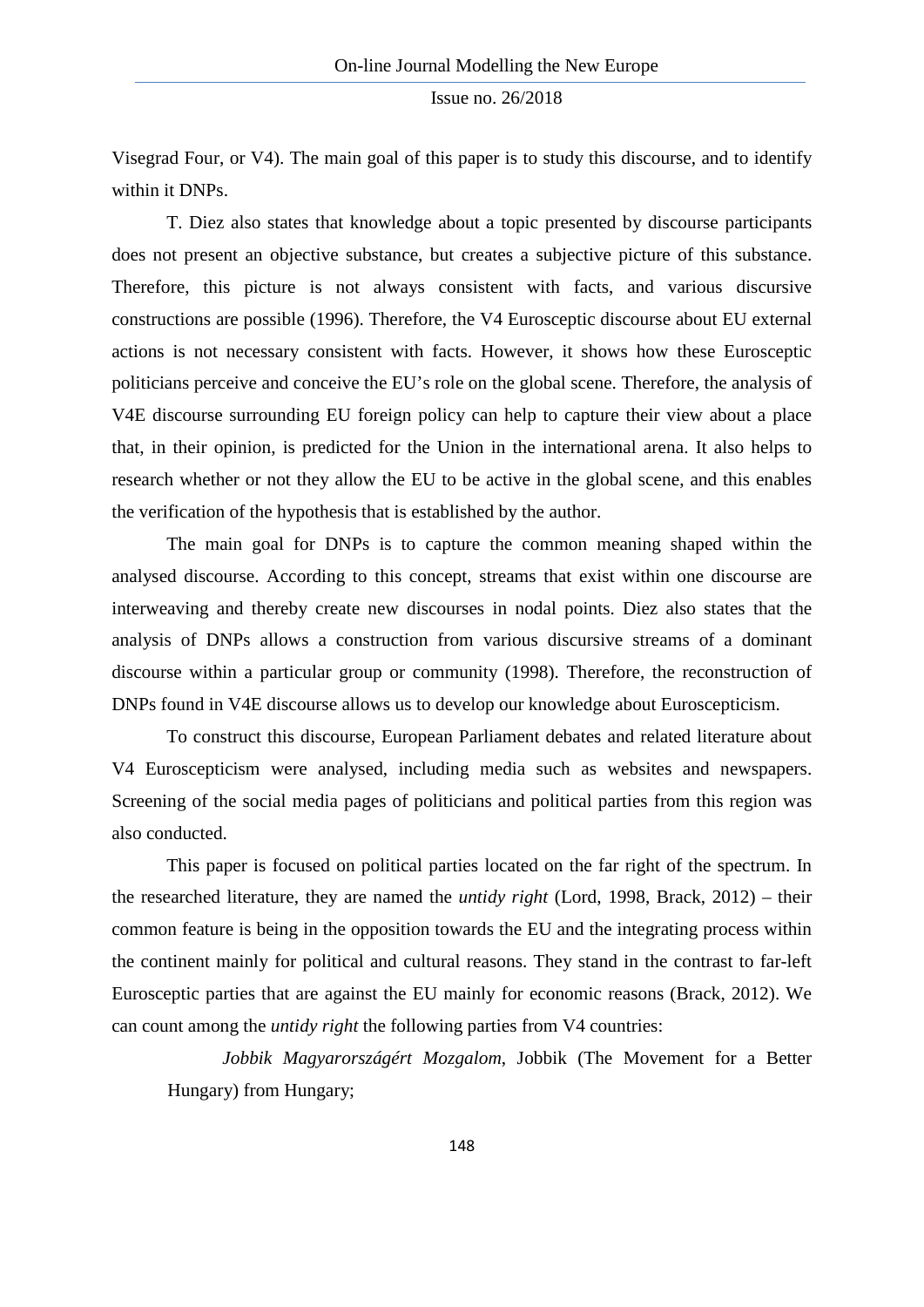*Wolność* (Liberty), *Kongres Nowej Prawicy*, KNP (The Congress of the New Right), and *Ruch Narodowy*, RN (National Movement) from Poland;

*Strana svobodných občanů*, SSO (Party of Free Citizens) and *Svoboda a přímá demokracie*, SPD (Freedom and Direct Democracy) from Czechia; and

*Slovenská národná strana*, SNS (The Slovak National Party) and *Kotleba - Ľudová strana Naše Slovensko*, ĽSNS (The People's Party – Our Slovakia) from Slovakia.

### **4. Relations with Russia**

Firstly, it is important to note that almost all *untidy right* parties are linked with Russia (ABE, 2018). They get financial or political support from the Kremlin and oligarchs linked to Vladimir Putin. Moreover, some of the V4Es, like Béla Kovács from Jobbik, Janusz Korwin-Mikke from Wolność, and Sylwester Chruszcz from RN, are accused of being Russian operatives (Krekó et al., 2016, Beswick, 2017). Therefore, members of these parties also present friendly attitudes towards Russia. In Russian-friendly Eurosceptic discourse, we can identify three streams regarding the neighbour to the east.

The first is the narrative that Russia only defends its interests in Ukraine and Syria, therefore Europe must understand its activity in these areas and take a neutral position. For example, Zlatan Balczó (Jobbik), Janusz Korwin-Mikke (Wolność) and Tomio Okamura (SPD) posit that Russia only defends itself from the supposed aggression stemming from American involvement in the Maidan revolution, as well as NATO's advances on Kiev (Balczó, 2015e, Balczó, 2015a, Balczó 2015, Balczó, 2014b, Korwin-Mikke, 2014, SPD, 2018). V4Es insist that Crimea belongs to Russia because in the past this peninsula was a part of the tsarist empire. Moreover, they uphold that people decided via a 2014 referendum that they want to be within the Russian state (Tesařová, 2017, 2017e), thus justifying the stance of their ally.

In the second stream, V4Es underline the ineffectiveness of sanctions that are used by the EU against Russia after the Crimea invasion; they state that the Russian economy is in good condition, by contrast to the EU and its member states (Fiala, 2017). According to V4Es, negative economic sanctions emasculate EU member-states' economies (Balczó, 2017b, Balczó, 2015e, Chruszcz and Dziambor, 2014, Švec, 2017, FTV, 2014, Mazurek,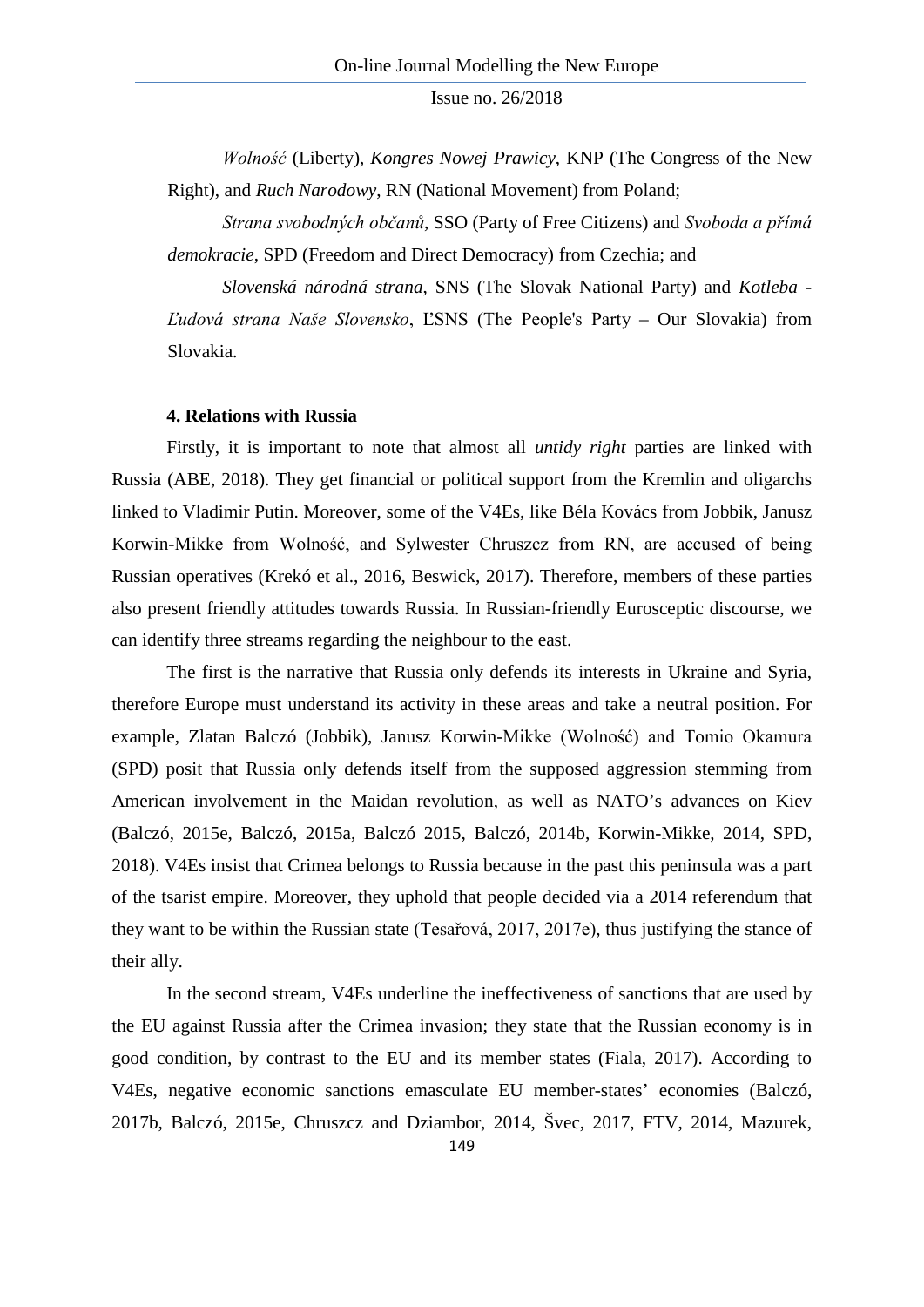2015, 2017b). Sometimes they highlight negative influence of sanctions for particular sectors (e.g. the Jobbik politicians' focus on farming (Balczó, 2017b), and SPD on tourism (FTV, 2014)).

The third stream is about economic links between Europe and Russia. V4Es stress that Europe must cooperate with Russia. According to them, instead of being in conflict, the two sides should trade with each other (Chruszcz and Dziambor, 2014, Fiala, 2017). They also state that Europe needs Russian fossil fuels (TASR, 2017) and, furthermore, insist that Europe needs the Kremlin to resolve crucial problems in the neighbourhood. They say it is impossible to win a war against terrorism (especially with Islamic state (Fiala, 2017)) and to stabilise the Middle East without cooperating with Russia (2017b, Hutko, 2017, SPD, 2018, Balczó, 2015e).

With these three discursive streams, we can construct a DNP. All V4Es emphasise that Europe and Russia are closely related to each other, stating that mutual problems should be resolved by using diplomatic negotiations instead of negative measures (TASR, 2017, Balczó, 2015e). For these reasons, V4Es call on the EU and its member states to reset its policy towards Moscow as Donald Trump did (Balczó, 2017b). If some countries perceive the Kremlin as a threat, politicians from these countries should work to change that opinion (Tesařová, 2017). Andrej Danko (SNS) also notes that the V4 and Russia have many things in common because of Slavic roots (except, of course, Hungary) (2017c).

### **5. The European Union defence policy**

The EU defence policy issue, collaterally to the relationship with Russia, is an area where V4Es have a similar point of view. Primarily, they are against any EU-related cooperation in this field. Four reasons, or discursive streams, can be distinguished as to why they have such negative attitudes towards EU defence policy. First, which is common among Eurosceptics, is the fear that the Common Security and Defence Policy (CSDP), the Permanent Structured Cooperation (PESCO) and any other cooperation in this area mark a step towards a European federal state. A crucial part of the Eurosceptic movement and party persuasion is directed against deeper integration within a potential European state, therefore they are against closer cooperation in the defence field (Balczó, 2017c, Gergely, 2016, Mach, 2015a, Mach, 2016e, SPD, 2017a, Korwin-Mikke, 2016b, Korwin-Mikke, 2017a, Marusik,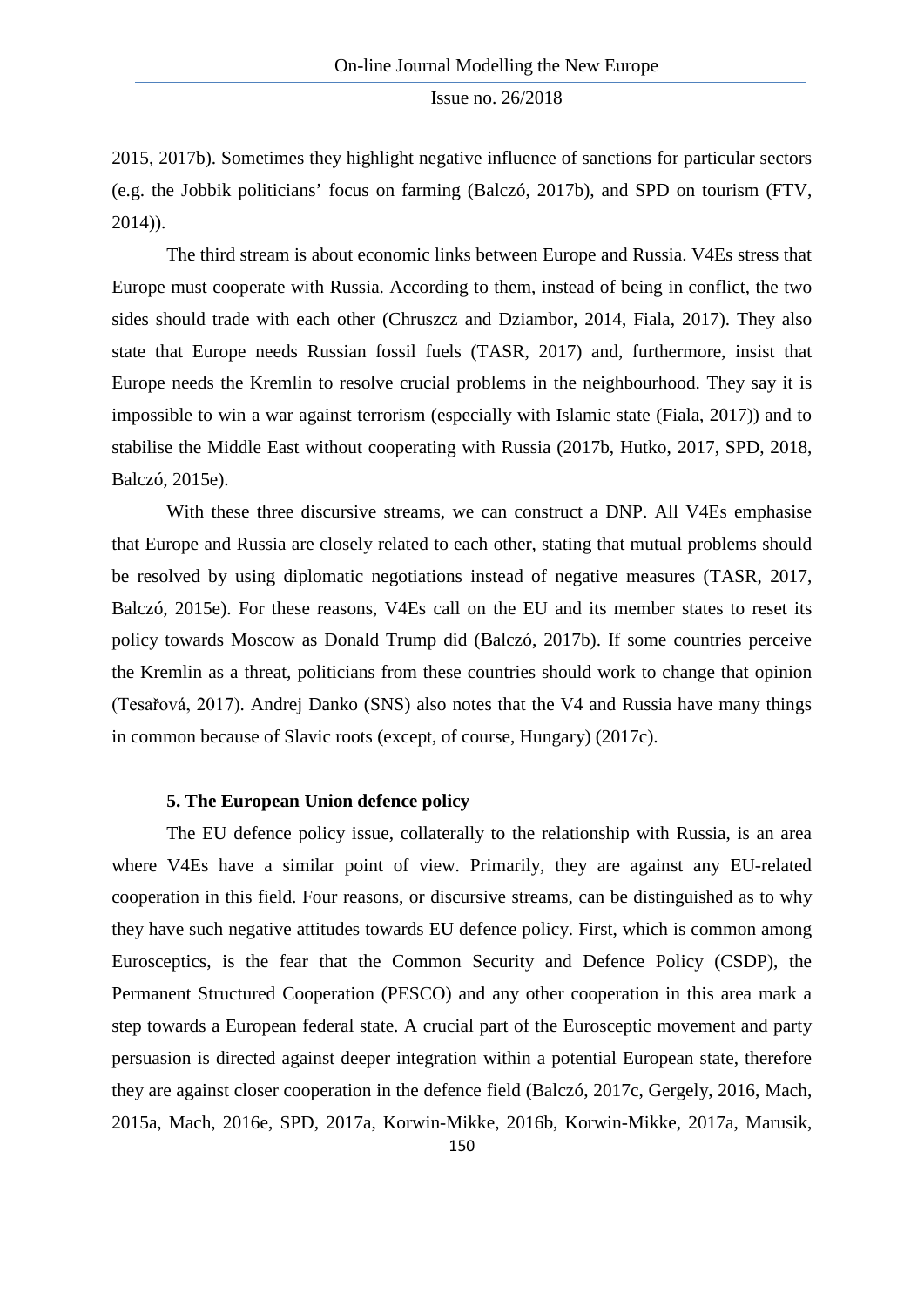2017). The second reason has roots in their understanding of why the EU would need PESCO or a European army. Some parties like Wolność and SPD are convinced that the European army would be used to suppress member states if Eurosceptic politicians won the electoral competition and moved for their home countries to secede from the EU (SPD, 2017c, Korwin-Mikke, 2017c). The third, often used to explain resistance to increasing cooperation in EU defence matters, is concerned with lobbying. Some Eurosceptic politicians are convinced that PESCO was established because the military-industrial complex has persuaded the Commission that they need a new source of money (Kovács, 2016b, Kovács, 2015b). Others see PESCO as a good opportunity to take money by corrupt EU officials (Korwin-Mikke, 2015b, Korwin-Mikke, 2017b, Korwin-Mikke, 2016a). The final stream focuses on immigration, especially illegal immigration and any related Islamic terrorism, which, according to them, is now the most important threat to Europe. These politicians state that the EU has shown its incapability to resolve the last migration crisis, thereby it has no right to develop its own military capacity (Kovács, 2016b, Mach, 2016d, Okamura, 2017, Winnicki, 2017).

Two DNPs can be identified within these discursive streams. Some V4Es believe that the EU is weak and has no potential to effectively develop military cooperation between its member states. According to some politicians from Jobbik and Wolność, Brussels could be easily abused by the military-industrial complex and corrupt politicians to earn extra money. Other politicians state that the last immigration crisis shows that the EU is ineffectual in the use of its power, and the last thing it needs is more (Jobbik, SSO, SN, ĽSNS). The second DNP presents a different interpretation of this policy, wherein the EU is powerful and needs its own army to build a federal state and preserve its own interests, especially within member states (SPD, Wolność, KNP).

#### **6. The environmental policy**

The discourse about environmental policy shows that V4Es are divided into two groups. In the first one, there are politicians who support this area of EU activity. This opinion is common among members of Jobbik, SPD and SNS, whom we will call the "pro" group. They agree that climate change is a real global problem and that it should be resolved on the international stage (Balczó, 2014a, Okamura, 2014). In their opinion, the Paris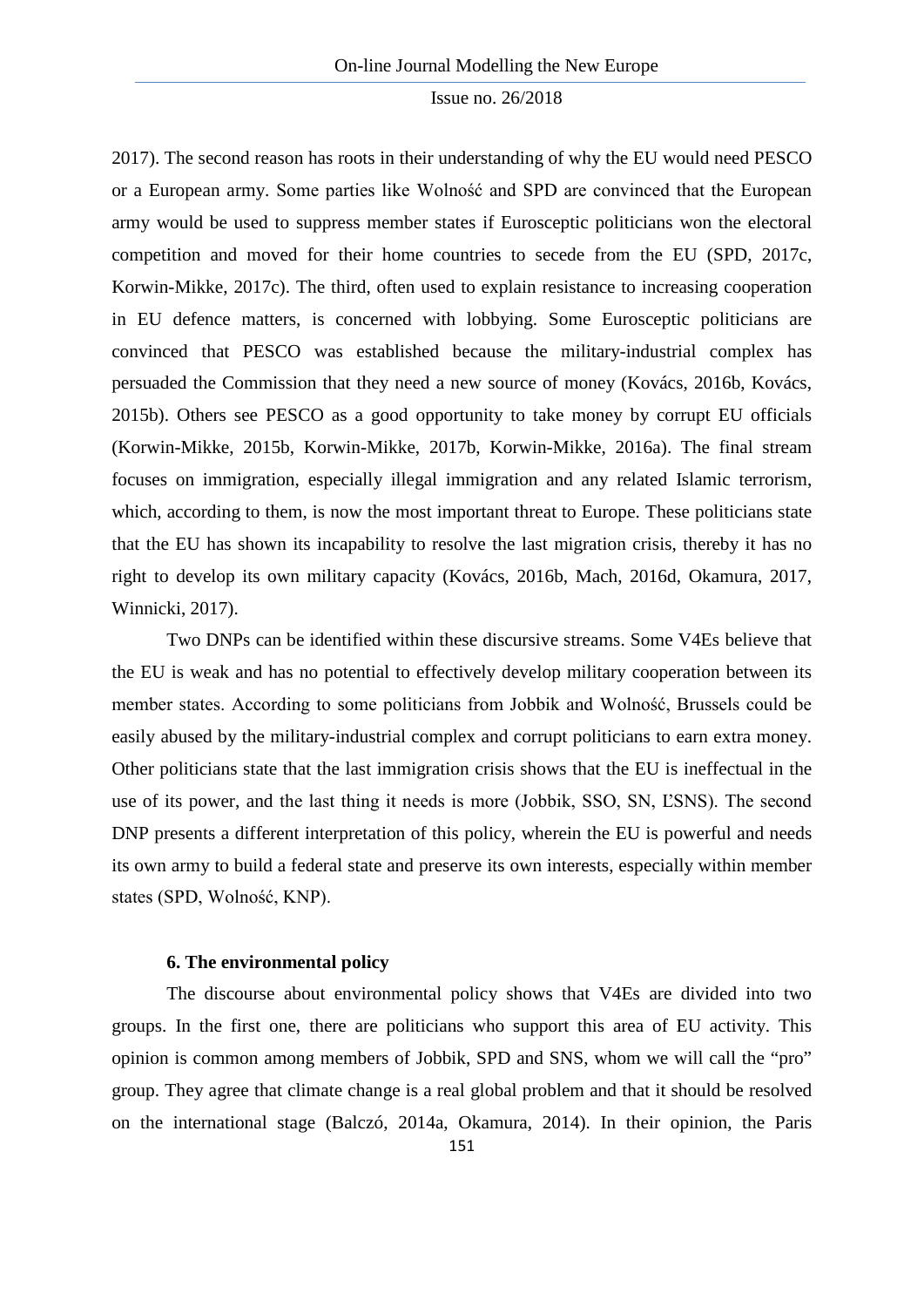agreement that was made within the United Nations Framework Convention on Climate Change,  $21<sup>st</sup>$  Conference of the Parties (COP 21) is a good step towards international activity that helps limit greenhouse gases emission (Balczó, 2015c). Nevertheless, they think that all measures that will be conducted within the Paris agreement framework make no sense if the US and China, which are the two main greenhouse gas emitters on Earth, do not take part (Balczó, 2015f, Balczó, 2015d, 2017a, Balczó, 2017a).

Politicians who think that climate change is a fabrication of scientists, politicians and businessmen comprise the second, or "anti" group, which includes activists from Wolność, KNP RN, SSO and ĽSNS. Polish Eurosceptics argue that these changes are not the result of human activity, which differentiates them from others V4Es (Marusik, 2016, Marusik, 2015, Iwaszkiewicz, 2017). According to members of these parties, the EU environmental policy is detrimental to the European economy and, more importantly, to its citizens. This policy brings higher energy costs as well as increases in taxes and prices of food, limits economic growth and discourages business in Europe (Mach, 2016b, Mach, 2016c, Iwaszkiewicz, 2017, Winnicki, 2016, RN, 2016b, 2013). Therefore, this policy increases poverty in Europe and in the rest of the world (Marusik, 2016, Marusik, 2015). EU environmental policy, by Polish Eurosceptic accounts, was devised by the "green industry," corrupt politicians, and scientists to make money (Iwaszkiewicz, 2017). This side also took part in discussions about the Paris agreement. In their opinion, this international accord is an effect of the lobbying conducted by corrupted politicians (Marusik, 2016, Marusik, 2015). However, Petr Mach (SSO) argued in his statement that the Paris agreement will be completely ineffective because this accord does not institute any sanctions for breaking its provisions (Mach, 2016c).

Only one DNP can be reconstructed into this discourse. Regardless of the opinion about climate change, all V4Es agree that EU policy in this area is ineffective and therefore needs revision. They also have a common opinion that this ineffectiveness brings higher costs for the European economy and societies. However, they are divided on what the EU should do. According to the pro group, the US and China must be involved in global activity in this area. In contrast, the anti group think that EU member states must, as fast as possible, move out of this policy. They also diverge in the assessment of which sources of energy should be developed. According to Jobbik, the atomic industry brings energy safety (Balczó, 2014a, Balczó, 2015f). Members of SPD assert that the future belongs to renewable energy sources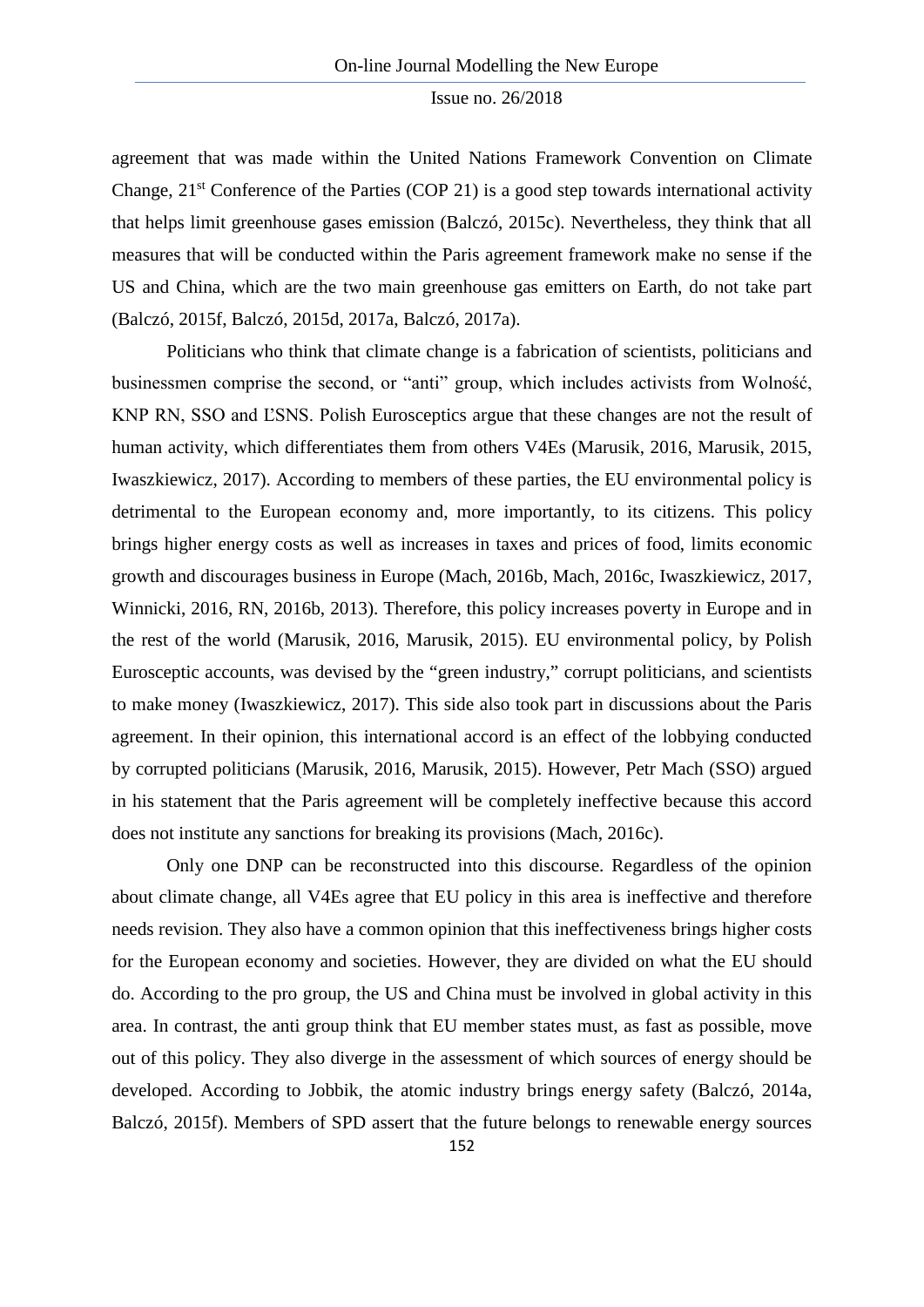that should be mixed with fossil fuels (Okamura, 2014). In contrast, Polish Eurosceptics (Wolność, KNP and RN) focus on the coal industry as the main source of energy (2013), while members of SNS and LSNS maintain that the gas industry is good for the Slovak economy (2017a).

# **7. The development assistance policy**

V4Es are also divided on the matter of the development assistance policy. The first group, similarly to the pro-environmental group in composition, are members of Jobbik, SPD and SNS, who generally think that this policy is necessary and useful (Kovács, 2015a). In their opinion, the main advantage of this policy is helping limit migration to Europe. If the EU and its member states help underdeveloped countries improve their economic situation, people would stay there. Therefore, according to this group of Eurosceptics, it is better to help abroad, especially in Africa, than have migrants at home (Balczó, 2016, Kovács, 2016c, 2017d, vef, 2017).

The second group, similar to the antis, stay on the position that development assistance policy is a waste of money. Within this group, two discursive streams can be distinguished. Some of these politicians criticise this policy from the liberal position, e.g. members of SSO think that Europe should develop economic relations with these countries rather that give them development assistance (Mach, 2016f, Mach, 2016g). According to them, Africa, Caribbean and Pacific countries (ACP) could compete with the EU if they employed a tax policy (Mach, 2016a). On this same side are members of Wolność and KNP, because they are against any state activity that need taxpayer money. The second group also criticises this policy, however, on social grounds. According to members of RN and ĽSNS, European governments should primarily give financial assistance to poor people at home rather than help people abroad.

V4Es are also divided in opinion over the development assistance policy, which was shown by the conducted analysis. A spectrum of opinion ranges from acceptance (because it stops migration to Europe and also helps bolster the international position of member states (Jobbik, SPD, SNS) (Kovács, 2016c, SPD, 2017b) to resistance (because it is seen as promoting European values like gay rights, gender issues, and political correctness (Wolność, KNP, RN, SSO and ĽSNS)). Regardless of that, we can identify a DNP within V4E discourse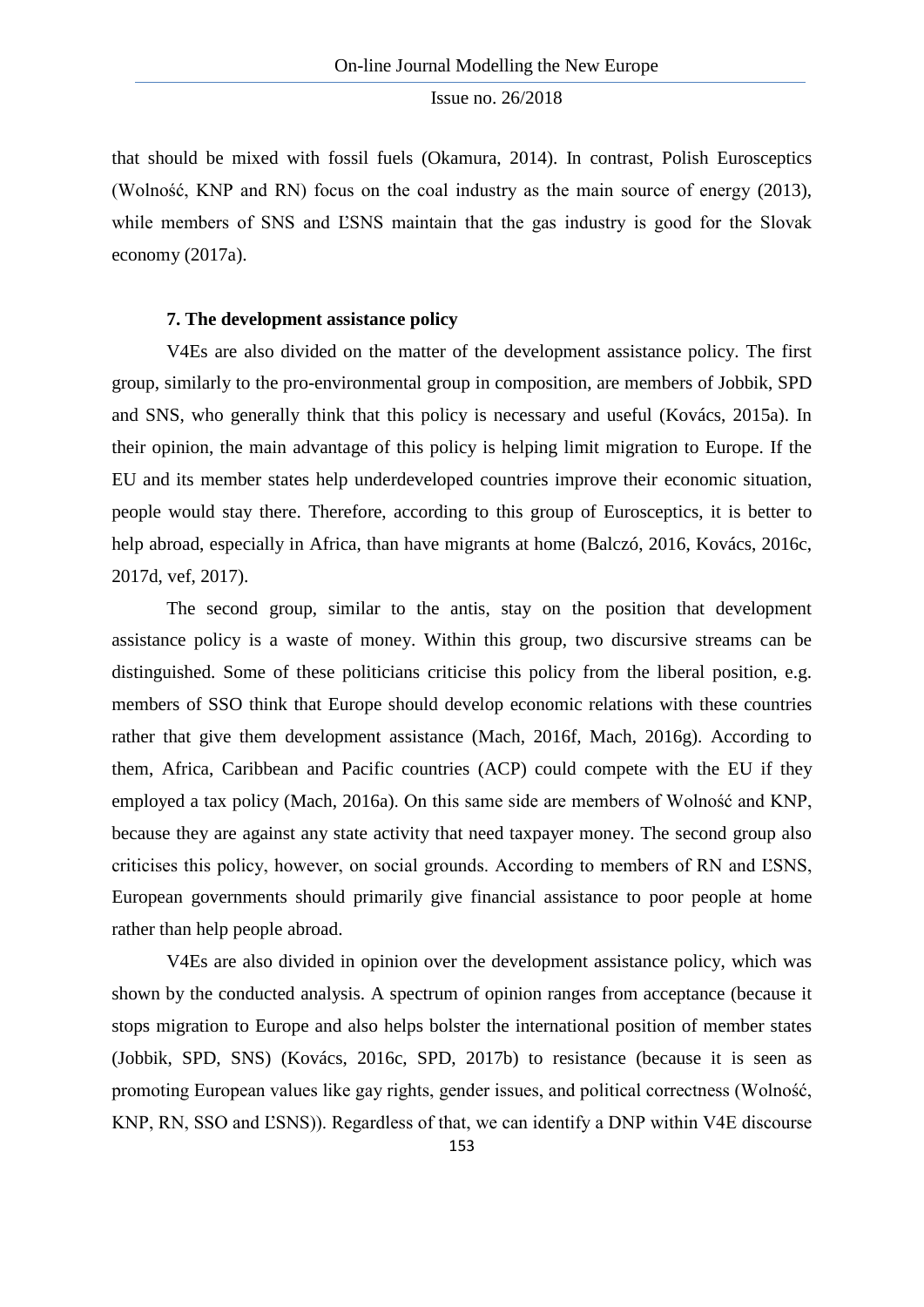about the development assistance policy. All politicians agree that this policy is ineffective, and within such a framework a lot of money is wasted (vef, 2017, SPD, 2017b, Mach, 2016f, Kovács, 2016a). However, they are divided over the recipe for this policy. One group argues that the rules that shape this policy should be changed to show transparency. Other politicians state that this policy, to save taxpayer money or increase social policy in their own countries, should be limited or abolished.

#### **8. Transatlantic Trade and Investment Partnership**

V4Es are also divided on the issue of TTIP. However, in the aforementioned cases of the environmental and the development assistance policy, pro and anti groups have exactly these same members. In contrast, the TTIP issue creates a completely different division. Members of two parties (SSO and Wolność) support to some extent this EU-US agreement. The main reason for their support has ideological roots; they support economic freedom and international trade, so they agree with the concept of free trade with the USA (Mach, 2015b, Iwaszkiewicz, 2015, Korwin-Mikke, 2015a). Nevertheless, members of these parties have some reservations about TTIP. For them, this agreement will not create free trade between Europe and America, but will instead bring new restrictions (Mach, 2014, Korwin-Mikke, 2015a). They point to non-transparency in the negotiation process, voicing special objection to the arbitration mechanism (the investor-state dispute settlement, or ISDS). In their opinion, it puts member states' governments in a weak position during confrontations with international companies. Politicians form SSO and Wolność also state that European food standards could be undermined in competition with industrial and, thereby, cheaper US products (Mach, 2015b, Iwaszkiewicz, 2015, Korwin-Mikke, 2015a).

The rest of the V4Es (Jobbik, RN, SPD, SNS and ĽSNS) are against TTIP. In the discussion about the partnership with the USA, they use similar arguments, saying that the agreement is unfavourable for the European economy and profits only international companies (Balczó, 2014c, Balczó, 2015b, Okamura, 2016, Hrnčíř, 2016, ste, 2016a) (ste, 2016b). Moreover, they predict food security standards will be weakened in Europe because GMO products are legal in the US, and the American meat industry can use hormones during the breeding process (Okamura, 2016, Balczó, 2015b, RN, 2016a). They are opposed to TTIP because it will establish ISDS; in this manner, they are similar to politicians from SSO and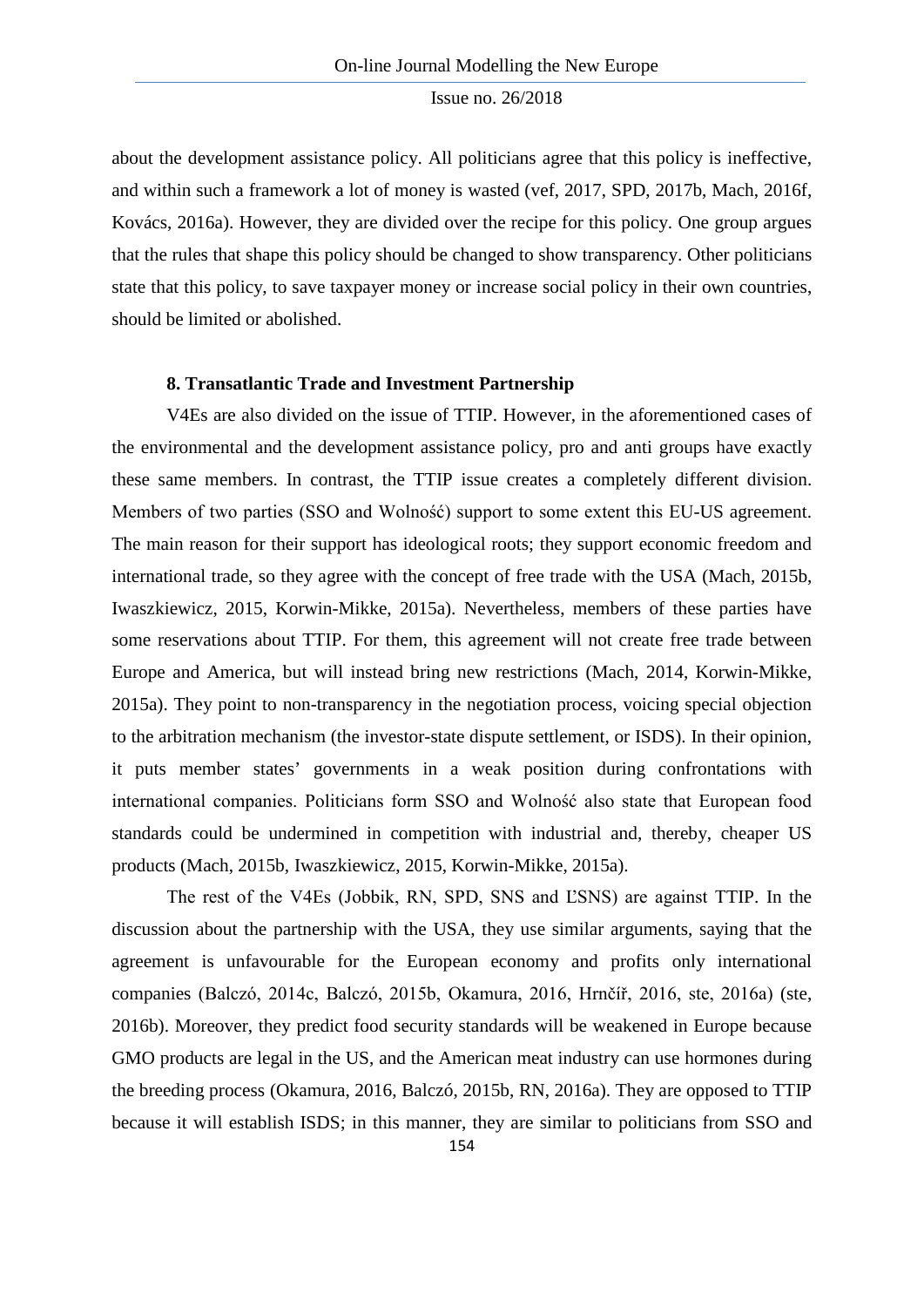Wolność. V4Es emphasise that the arbitration mechanism could preclude the implementing of changes in economic policy when Eurosceptic parties take power in their respective countries. International investors could use ISDS if future governments make decisions that limit its gains (Balczó, 2014c, Okamura, 2016, Hrnčíř, 2016, Bosak, 2016).

In TTIP discourse, two common DNPs can be isolated. The first is anxiety about food standards that are higher in Europe compared to the US, where fears exist that the new agreement with the USA could decline the food security in their home countries (sometimes they use exactly these same reasons, e.g. introducing GMOs into the food supply). The second is the objection to the ISDS mechanism that could limit the potential of future Eurosceptic governments in member states.

#### **9. Conclusions**

The above analysis shows that Eurosceptic politicians from Visegrad Group countries are divided on their opinions about the EU's external actions. This divergence concerns two things: the salience of topics and participation in discussions and attitudes towards particular areas of EU foreign policy. The author's research shows two variables that increase the V4Es' presence in discussions about EU external actions, the first being representation in the European Parliament. Jobbik, Wolność and KNP all currently have seats in Brussels. Parliament members (also known as MEPs) frequently take part in debates about areas of EU policy because they must show their supporters that they fight actively and consistently for their interests. Eurosceptics are gathered into small factions (Europe of Freedom and Direct Democracy, and Europe of Nations and Freedom Group) which are represented in debates, or are independent and have limited options to be visible. The second variable refers to individual interests of members of these parties, especially their leaders. If a V4E is focused on a certain issue, he frequently makes comments on it, as observed by Zoltán Balczó's (Jobbik) and Michał Putkiewicz's (SN) attitudes toward EU environmental policy, and Janusz Korwin-Mikke's remarks about CSDP.

If we try generally assessing V4E attitudes towards EU foreign policy, it is apparent that they are divided in their opinions on it. Some of them have a negative stance toward all issues (KNP, RN and L'SNS), and others (Wolność and SSO) have negative attitudes towards EU activity on the international stage while tolerating some activities such as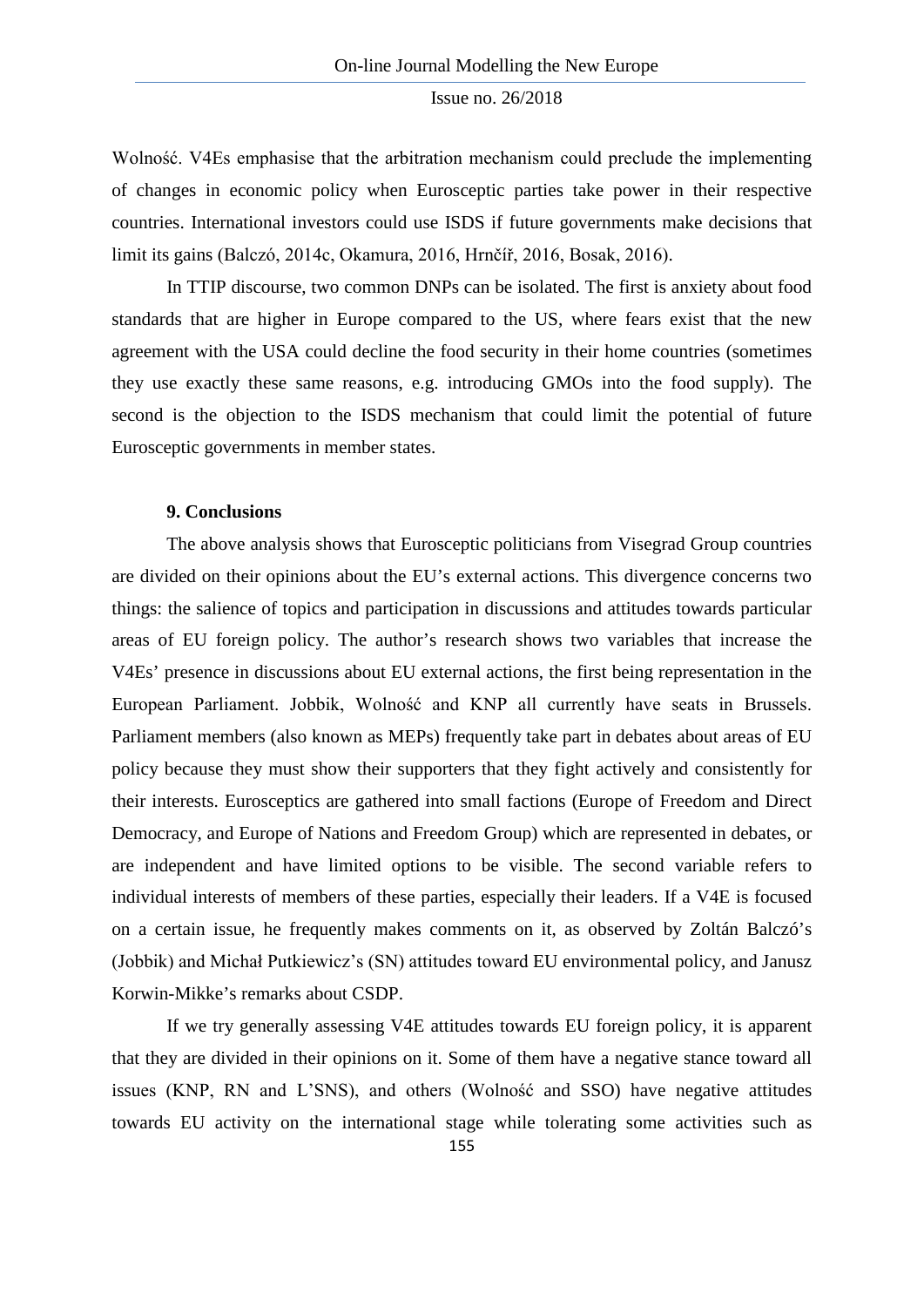external trade policy (most notably TTIP). Others still have critical attitudes towards EU external actions, albeit not totally negative. Members of Jobbik, SPD and SNS support, to some extent, the role that is played by the Union in environmental and development assistance policies. Their objections are concerned with the ineffectiveness of EU institutions, and therefore they call for some changes in these EU policies.

V4Es have a similar stance on two issues: EU-Russia relations and the EU defence policy, to which they are opposed. Only one DNP can be distinguished in the discourse about Russia, largely dealing with mutual problems between Europe and Russia, and the need to solve them by using diplomatic negotiations instead of negative measures. Two DNPs are found in the EU defence policy issue, the first being that the EU is weak and has no potential to effectively develop military cooperation between its member states, and the second being that the EU is powerful and needs its own army to build a federal state and preserve its own interests. These DNPs indicate that V4Es are divided in their perceptions of the EU's potential in the defence area, although they are united against any EU activeness in this area.

DNPs can be identified within discourses about EU foreign policy as well, especially with regard to environmental and development assistance policies. There are, once again, two groups: one (Jobbik, SPD and SNS) has positive attitudes towards these policies (though they have objections about the effectiveness of these policies), while the second (Wolność, KNP, RN, L'SNS and SSO) has a wholly negative perception of these policies. Despite this split, one DNP about that EU policy in these areas being ineffective can be identified, which shows that some discursive coherence does exist among V4Es. This same situation can be observed within discourses about TTIP, although the groups consist of different members (Wolność and SSO are pro, the rest are anti). Two DNPs can be pinpointed in the TTIP issue: anxiety about food standards and the objection to the ISDS mechanism, though these also show coherence between V4Es rather than division.

This paper shows that V4Es are divided on their position towards EU external actions. Therefore, the working hypotheses are confirmed, which show that, to some extent, V4 Euroscepticism is similar to its Western European version. The division over the EU's external role can be observed in Euroscepticism in all EU member states, which shows that it is not a coherent political movement. Paradoxically, V4Es – and likely other Eurosceptics – are linked not in being in opposition towards the EU, but rather in having pro-Russian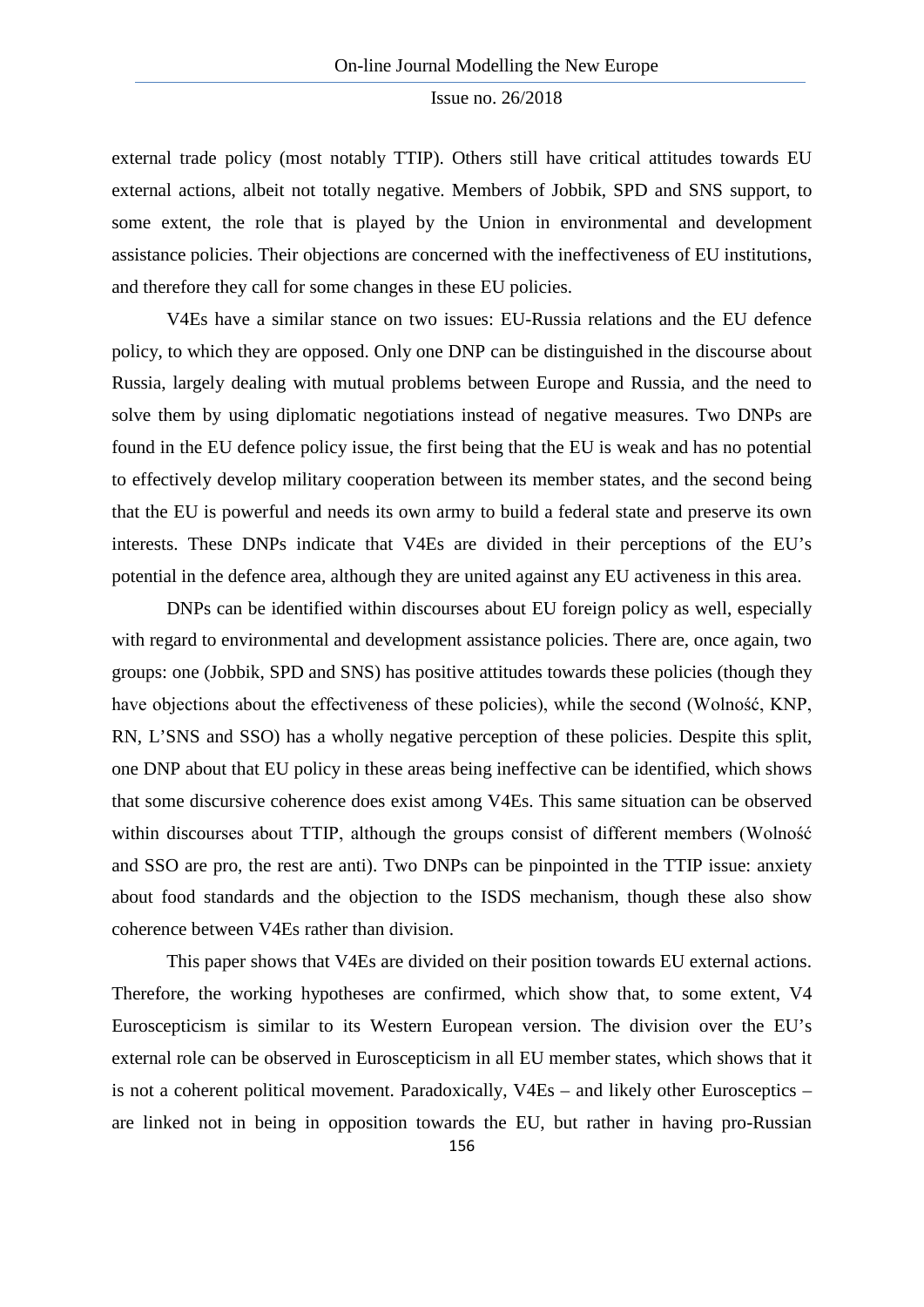attitudes and being against any activity that would go against the Kremlin's interests, such as sanctions against Russia and EU defence policy. Therefore, further research should be conducted in two areas: where Eurosceptic politicians see foreign policy competencies for the EU, and possible connections between Russia and Eurosceptic parties and movements.

# **References**

• 2013. *Anty-Szczyt przeciwko zaostrzaniu polityki klimatycznej* [Online]. TVP3. Available: [http://tvp3.tvp.pl/12974590/antyszczyt-przeciwko-zaostrzaniu-polityki](http://tvp3.tvp.pl/12974590/antyszczyt-przeciwko-zaostrzaniu-polityki-klimatycznej)[klimatycznej](http://tvp3.tvp.pl/12974590/antyszczyt-przeciwko-zaostrzaniu-polityki-klimatycznej) [Accessed 13.04.2018 2018].

• 2017a. *Danka zarazilo rozhodnutie prezidenta Trumpa odstúpiť od parížskej dochody*  [Online]. WebNoviny. Available: [https://www.webnoviny.sk/danka-zarazilo-rozhodnutie](https://www.webnoviny.sk/danka-zarazilo-rozhodnutie-prezidenta-trumpa-odstupit-od-parizskej-dohody/)[prezidenta-trumpa-odstupit-od-parizskej-dohody/](https://www.webnoviny.sk/danka-zarazilo-rozhodnutie-prezidenta-trumpa-odstupit-od-parizskej-dohody/) [Accessed 12.04.2018 2018].

• 2017b. *Danko chce prejav v Rusku vysvetliť, k anexii Krymu uviedol, že nie je historik*  [Online]. SME Domov. Available: [https://domov.sme.sk/c/20702741/danko-prejav-v-rusku](https://domov.sme.sk/c/20702741/danko-prejav-v-rusku-vysvetlim-sokuje-ma-spolupraca-sas-s-lsns.html#ixzz5CRu3OgPX)[vysvetlim-sokuje-ma-spolupraca-sas-s-lsns.html#ixzz5CRu3OgPX](https://domov.sme.sk/c/20702741/danko-prejav-v-rusku-vysvetlim-sokuje-ma-spolupraca-sas-s-lsns.html#ixzz5CRu3OgPX) [Accessed 29.03.2018 2018].

• 2017c. *Danko vystúpil s prejavom v ruskej Štátnej dume, vyzdvihol najmä slovanskú históriu oboch krajín* [Online]. WebNoviny. Available: [https://www.webnoviny.sk/danko](https://www.webnoviny.sk/danko-vystupil-s-prejavom-v-ruskej-statnej-dume-vyzdvihol-najma-slovansku-historiu-oboch-krajin/)[vystupil-s-prejavom-v-ruskej-statnej-dume-vyzdvihol-najma-slovansku-historiu-oboch](https://www.webnoviny.sk/danko-vystupil-s-prejavom-v-ruskej-statnej-dume-vyzdvihol-najma-slovansku-historiu-oboch-krajin/)[krajin/](https://www.webnoviny.sk/danko-vystupil-s-prejavom-v-ruskej-statnej-dume-vyzdvihol-najma-slovansku-historiu-oboch-krajin/) [Accessed 30.03.2018 2018].

• 2017d. *Je třeba pomáhat v místě původu. Proto omezíme rozvojovou pomoc, zní z SPD* [Online]. Available: [http://denikreferendum.cz/clanek/26701-je-treba-pomahat-v-miste](http://denikreferendum.cz/clanek/26701-je-treba-pomahat-v-miste-puvodu-proto-omezime-rozvojovou-pomoc-zni-z-spd)[puvodu-proto-omezime-rozvojovou-pomoc-zni-z-spd](http://denikreferendum.cz/clanek/26701-je-treba-pomahat-v-miste-puvodu-proto-omezime-rozvojovou-pomoc-zni-z-spd) [Accessed 18.04.2018 2018].

• 2017e. *Slovenská opozice navrhla uznat Krym za součást Ruska* [Online]. Sputnik. Available: [https://cz.sputniknews.com/slovensko/201711246322074-Slovenska-opozice-](https://cz.sputniknews.com/slovensko/201711246322074-Slovenska-opozice-Krym-soucast-Rusko/)[Krym-soucast-Rusko/](https://cz.sputniknews.com/slovensko/201711246322074-Slovenska-opozice-Krym-soucast-Rusko/) [Accessed 27.03.2018 2018].

• BALCZÓ, Z. 2014a. *2014 UN Climate Change Conference - COP 20 in Lima, Peru (1-12 December 2014)* [Online]. European Parliament. Available: [http://www.europarl.europa.eu/sides/getDoc.do?pubRef=-](http://www.europarl.europa.eu/sides/getDoc.do?pubRef=-//EP//TEXT+CRE+20141126+ITEM-007+DOC+XML+V0//EN)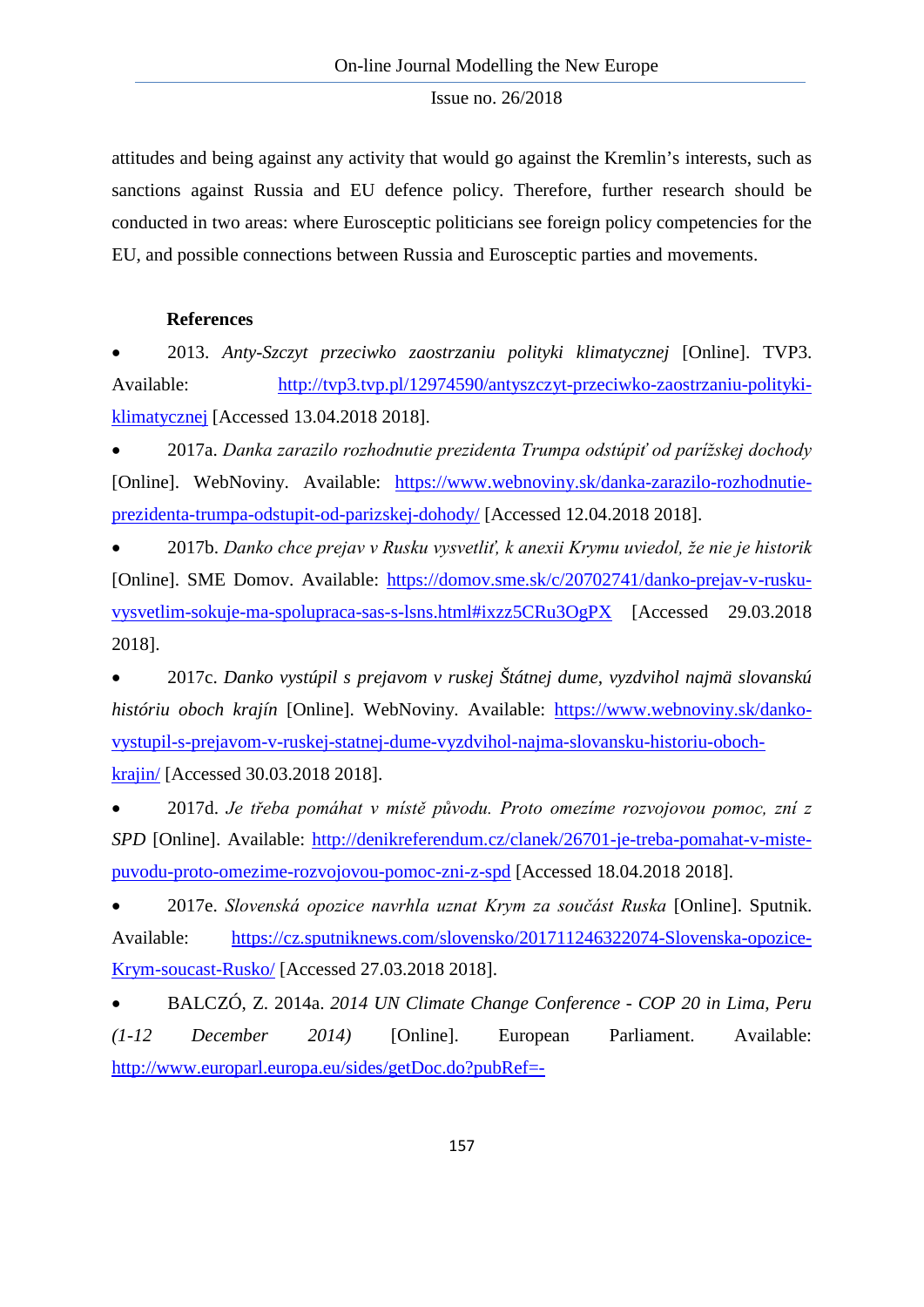[//EP//TEXT+CRE+20141126+ITEM-007+DOC+XML+V0//EN](http://www.europarl.europa.eu/sides/getDoc.do?pubRef=-//EP//TEXT+CRE+20141126+ITEM-007+DOC+XML+V0//EN) [Accessed 10.04.2018 2018].

• BALCZÓ, Z. 2014b. *Situation in Ukraine and state of play of EU-Russia relations (debate)* [Online]. European Parliament. Available: [http://www.europarl.europa.eu/sides/getDoc.do?pubRef=-](http://www.europarl.europa.eu/sides/getDoc.do?pubRef=-//EP//TEXT+CRE+20140916+ITEM-004+DOC+XML+V0//EN)

[//EP//TEXT+CRE+20140916+ITEM-004+DOC+XML+V0//EN](http://www.europarl.europa.eu/sides/getDoc.do?pubRef=-//EP//TEXT+CRE+20140916+ITEM-004+DOC+XML+V0//EN) [Accessed 27.03.2018 2018].

• BALCZÓ, Z. 2014c. *Transatlantic Trade and Investment Partnership (TTIP)*  [Online]. European Parliament. Available: [http://www.europarl.europa.eu/sides/getDoc.do?pubRef=-](http://www.europarl.europa.eu/sides/getDoc.do?pubRef=-//EP//TEXT+CRE+20140715+ITEM-009+DOC+XML+V0//EN)

[//EP//TEXT+CRE+20140715+ITEM-009+DOC+XML+V0//EN](http://www.europarl.europa.eu/sides/getDoc.do?pubRef=-//EP//TEXT+CRE+20140715+ITEM-009+DOC+XML+V0//EN) [Accessed 23.04.2018 2018].

• BALCZÓ, Z. 2015a. *Annual report from the High Representative of the European Union for Foreign Affairs and Security Policy to the European Parliament (debate)* [Online]. European Parliament. Available: [http://www.europarl.europa.eu/sides/getDoc.do?pubRef=-](http://www.europarl.europa.eu/sides/getDoc.do?pubRef=-//EP//TEXT+CRE+20150311+ITEM-014+DOC+XML+V0//EN) [//EP//TEXT+CRE+20150311+ITEM-014+DOC+XML+V0//EN](http://www.europarl.europa.eu/sides/getDoc.do?pubRef=-//EP//TEXT+CRE+20150311+ITEM-014+DOC+XML+V0//EN) [Accessed 27.03.2018 2018].

• BALCZÓ, Z. 2015b. *Negotiations for the Transatlantic Trade and Investment Partnership* (*TTIP*) [Online]. European Parliament. Available: [http://www.europarl.europa.eu/sides/getDoc.do?pubRef=-](http://www.europarl.europa.eu/sides/getDoc.do?pubRef=-//EP//TEXT+CRE+20150707+ITEM-004+DOC+XML+V0//EN) [//EP//TEXT+CRE+20150707+ITEM-004+DOC+XML+V0//EN](http://www.europarl.europa.eu/sides/getDoc.do?pubRef=-//EP//TEXT+CRE+20150707+ITEM-004+DOC+XML+V0//EN) [Accessed 23.04.2018 2018].

• BALCZÓ, Z. 2015c. *Outcome of the COP 21* [Online]. European Parliament. Available: [http://www.europarl.europa.eu/sides/getDoc.do?pubRef=-](http://www.europarl.europa.eu/sides/getDoc.do?pubRef=-//EP//TEXT+CRE+20151215+ITEM-009+DOC+XML+V0//EN) [//EP//TEXT+CRE+20151215+ITEM-009+DOC+XML+V0//EN](http://www.europarl.europa.eu/sides/getDoc.do?pubRef=-//EP//TEXT+CRE+20151215+ITEM-009+DOC+XML+V0//EN) [Accessed 12.04.2018 2018].

• BALCZÓ, Z. 2015d. *Roadmap towards a new international climate agreement in*  Paris **[Online]**. European Parliament. Available: [http://www.europarl.europa.eu/sides/getDoc.do?pubRef=-](http://www.europarl.europa.eu/sides/getDoc.do?pubRef=-//EP//TEXT+CRE+20150128+ITEM-014+DOC+XML+V0//EN)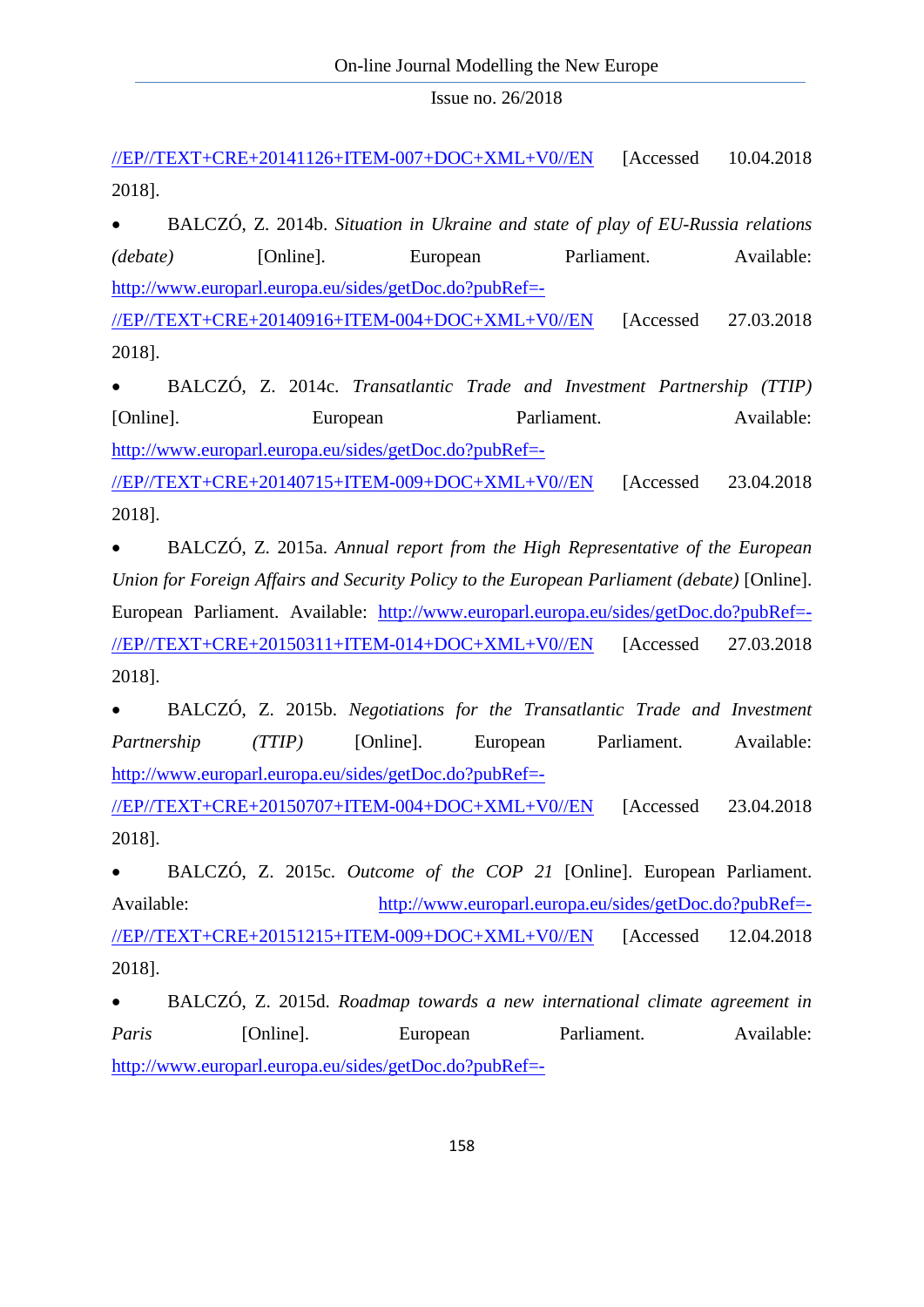[//EP//TEXT+CRE+20150128+ITEM-014+DOC+XML+V0//EN](http://www.europarl.europa.eu/sides/getDoc.do?pubRef=-//EP//TEXT+CRE+20150128+ITEM-014+DOC+XML+V0//EN) [Accessed 12.04.2018 2018].

• BALCZÓ, Z. 2015. *Situation in Ukraine (debate)* [Online]. European Parliament. Available: [http://www.europarl.europa.eu/sides/getDoc.do?pubRef=-](http://www.europarl.europa.eu/sides/getDoc.do?pubRef=-//EP//TEXT+CRE+20151014+ITEM-018+DOC+XML+V0//EN) [//EP//TEXT+CRE+20151014+ITEM-018+DOC+XML+V0//EN](http://www.europarl.europa.eu/sides/getDoc.do?pubRef=-//EP//TEXT+CRE+20151014+ITEM-018+DOC+XML+V0//EN) [Accessed 27.03.2018 2018].

• BALCZÓ, Z. 2015e. *State of EU-Russia relations (A8-0162/2015 - Gabrielius Landsbergis*) [Online]. European Parliament. Available: [http://www.europarl.europa.eu/sides/getDoc.do?pubRef=-](http://www.europarl.europa.eu/sides/getDoc.do?pubRef=-//EP//TEXT+CRE+20150610+ITEM-009-05+DOC+XML+V0//EN)

[//EP//TEXT+CRE+20150610+ITEM-009-05+DOC+XML+V0//EN](http://www.europarl.europa.eu/sides/getDoc.do?pubRef=-//EP//TEXT+CRE+20150610+ITEM-009-05+DOC+XML+V0//EN) [Accessed 27.03.2018 2018].

• BALCZÓ, Z. 2015f. *Towards a new international climate agreement in Paris*  [Online]. European Parliament. Available: [http://www.europarl.europa.eu/sides/getDoc.do?pubRef=-](http://www.europarl.europa.eu/sides/getDoc.do?pubRef=-//EP//TEXT+CRE+20151014+ITEM-014+DOC+XML+V0//EN) [//EP//TEXT+CRE+20151014+ITEM-014+DOC+XML+V0//EN](http://www.europarl.europa.eu/sides/getDoc.do?pubRef=-//EP//TEXT+CRE+20151014+ITEM-014+DOC+XML+V0//EN) [Accessed 12.04.2018

2018].

• BALCZÓ, Z. 2016. *The future of ACP-EU relations beyond 2020* [Online]. European Parliament. Available: [http://www.europarl.europa.eu/sides/getDoc.do?pubRef=-](http://www.europarl.europa.eu/sides/getDoc.do?pubRef=-//EP//TEXT+CRE+20161004+ITEM-008-09+DOC+XML+V0//EN) [//EP//TEXT+CRE+20161004+ITEM-008-09+DOC+XML+V0//EN](http://www.europarl.europa.eu/sides/getDoc.do?pubRef=-//EP//TEXT+CRE+20161004+ITEM-008-09+DOC+XML+V0//EN) [Accessed 17.04.2018 2018].

• BALCZÓ, Z. 2017a. *2017 UN Climate Change Conference in Bonn, Germany (COP23)* [Online]. European Parliament. Available: [http://www.europarl.europa.eu/sides/getDoc.do?pubRef=-](http://www.europarl.europa.eu/sides/getDoc.do?pubRef=-//EP//TEXT+CRE+20171003+ITEM-013+DOC+XML+V0//EN)

[//EP//TEXT+CRE+20171003+ITEM-013+DOC+XML+V0//EN](http://www.europarl.europa.eu/sides/getDoc.do?pubRef=-//EP//TEXT+CRE+20171003+ITEM-013+DOC+XML+V0//EN) [Accessed 12.04.2018 2018].

• BALCZÓ, Z. 2017b. *Eastern Partnership: November 2017 Summit (debate)* [Online]. European Parliament. Available: [http://www.europarl.europa.eu/sides/getDoc.do?pubRef=-](http://www.europarl.europa.eu/sides/getDoc.do?pubRef=-//EP//TEXT+CRE+20171114+ITEM-014+DOC+XML+V0//EN) [//EP//TEXT+CRE+20171114+ITEM-014+DOC+XML+V0//EN](http://www.europarl.europa.eu/sides/getDoc.do?pubRef=-//EP//TEXT+CRE+20171114+ITEM-014+DOC+XML+V0//EN) [Accessed 29.03.2018 2018].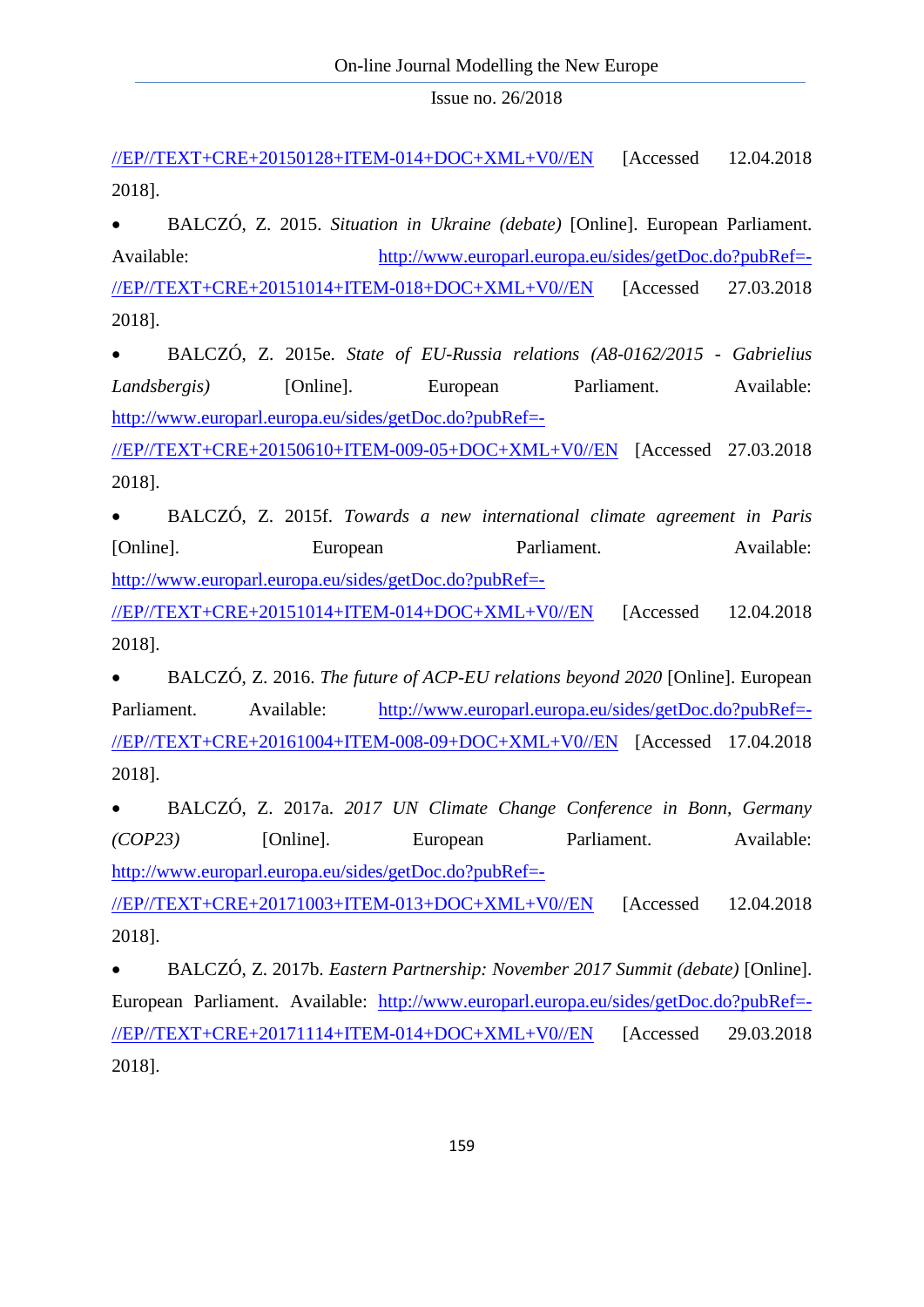• BALCZÓ, Z. 2017c. *EU defence plan and the future of Europe (topical debate)*  [Online]. European Parliament. Available: [http://www.europarl.europa.eu/sides/getDoc.do?pubRef=-](http://www.europarl.europa.eu/sides/getDoc.do?pubRef=-//EP//TEXT+CRE+20170704+ITEM-012+DOC+XML+V0//EN) [//EP//TEXT+CRE+20170704+ITEM-012+DOC+XML+V0//EN](http://www.europarl.europa.eu/sides/getDoc.do?pubRef=-//EP//TEXT+CRE+20170704+ITEM-012+DOC+XML+V0//EN) [Accessed 3.04.2018 2018].

• BENOIT, B. 1997. *Social-nationalism: an anatomy of French euroscepticism,*  Aldershot, Ashgate.

• BESWICK, E. 2017. *Who is Béla Kovács – the Hungarian MEP charged with spying on the EU?* [Online]. euronews. Available: [http://www.euronews.com/2017/12/07/who-is](http://www.euronews.com/2017/12/07/who-is-bela-kovacs-the-hungarian-mep-charged-with-spying-for-the-kgb-)[bela-kovacs-the-hungarian-mep-charged-with-spying-for-the-kgb-](http://www.euronews.com/2017/12/07/who-is-bela-kovacs-the-hungarian-mep-charged-with-spying-for-the-kgb-) [Accessed 23.03.2018 2018].

• BOSAK, K. 2016. *Skoro przez ostatnie 10 lat mogliśmy funkcjonować bez CETA i TTIP, to możemy kolejne 10* [Online]. Telewizja Republika. Available: [http://telewizjarepublika.pl/bosak-skoro-przez-ostatnie-10-lat-moglismy-funkcjonowac-bez](http://telewizjarepublika.pl/bosak-skoro-przez-ostatnie-10-lat-moglismy-funkcjonowac-bez-ceta-i-ttip-to-mozemy-kolejne-10,39319.html)[ceta-i-ttip-to-mozemy-kolejne-10,39319.html](http://telewizjarepublika.pl/bosak-skoro-przez-ostatnie-10-lat-moglismy-funkcjonowac-bez-ceta-i-ttip-to-mozemy-kolejne-10,39319.html) [Accessed 23.04.2018 2018].

• BRACK, N. 2012. Euroscepticism at the Supranational Level: The Case of the 'Untidy Right' in the European Parliament\*. *JCMS: Journal of Common Market Studies,* 51**,** 85-104.

• CHRUSZCZ, S. & DZIAMBOR, A. 2014. *Polityk KNP: "UE nie powinna się mieszać w sprawy Ukrainy"* [Online]. PolskieRadio.pl. Available: [https://www.polskieradio.pl/9/301/Artykul/1120776,Polityk-KNP-UE-nie-powinna-sie](https://www.polskieradio.pl/9/301/Artykul/1120776,Polityk-KNP-UE-nie-powinna-sie-mieszac-w-sprawy-Ukrainy)[mieszac-w-sprawy-Ukrainy](https://www.polskieradio.pl/9/301/Artykul/1120776,Polityk-KNP-UE-nie-powinna-sie-mieszac-w-sprawy-Ukrainy) [Accessed 29.03.2018 2018].

• DIEZ, T. 1996. Postmoderne Und Europäische Integration. Die Dominanz Des Staatsmodells, Die Verantwortung Gegenüber Dem Anderen Und Die Konstruktion Eines Alternativen Horizonts. *Zeitschrift Für Internationale Beziehungen,* 3**,** 255-281.

• DIEZ, T. 1998. The Economist Community Reading of Europe: Its Discursive Nodal Points and Ambiguities Towards "Westphalia". *COPRI Working Papers,* 6.

• EIERMANN, M., MOUNK, Y. & GULTCHIN, L. 2017. European Populism: Trends, Threats and Future Prospects. Tony Blair Institute for Global Change.

• FIALA, R. 2017. *Rusko je pro nás důležitá země a je velmi správné, že prezident Zeman dává velkou váhu dobrým vztahům k Rusku* [Online]. SPD. Available: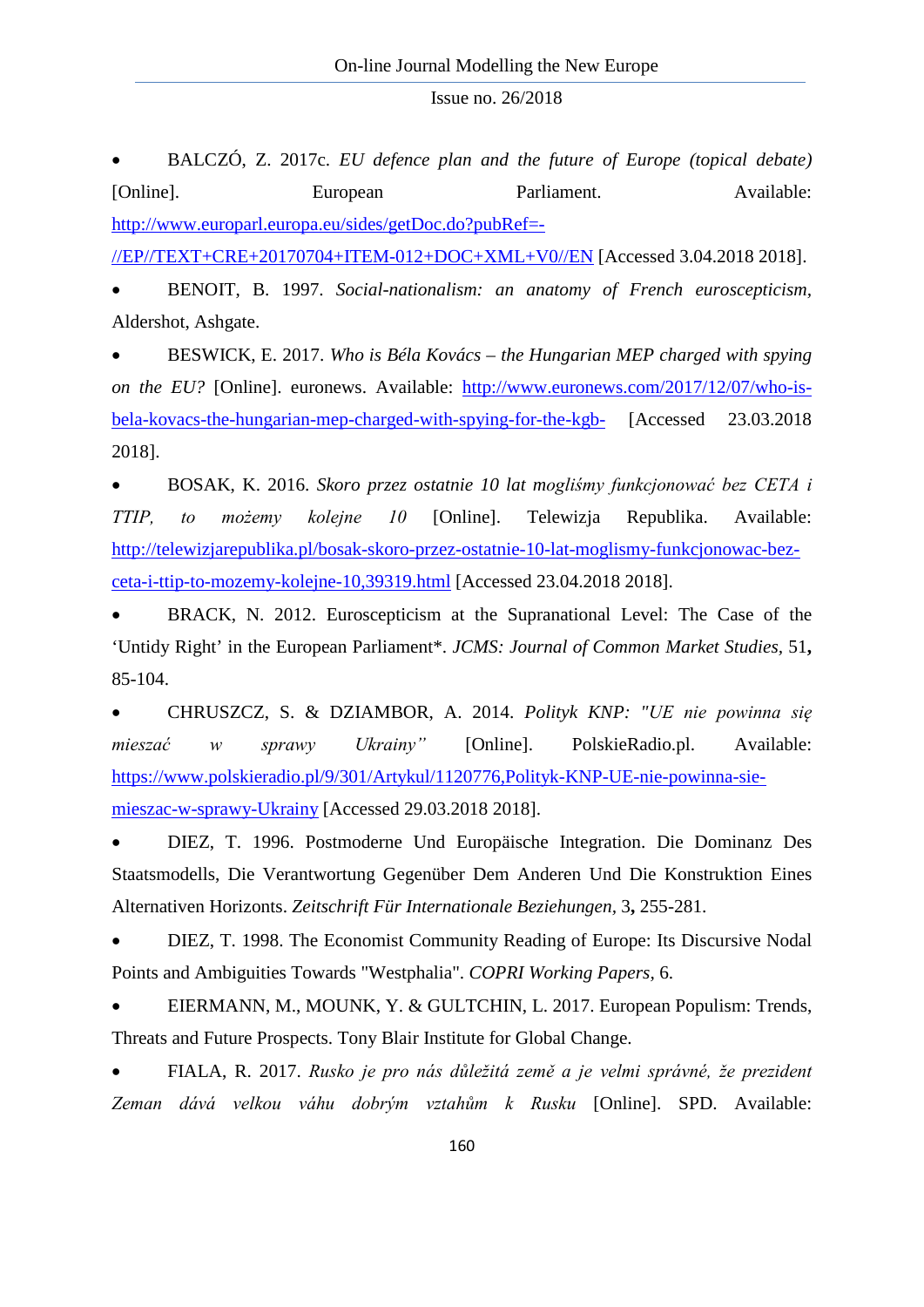[http://www.spd.cz/novinky/radim-fiala-rusko-je-pro-nas-dulezita-zeme-a-je-velmi-spravne](http://www.spd.cz/novinky/radim-fiala-rusko-je-pro-nas-dulezita-zeme-a-je-velmi-spravne-ze-prezident-zeman-dava-velkou-vahu-dobrym-vztahum-k-rusku)[ze-prezident-zeman-dava-velkou-vahu-dobrym-vztahum-k-rusku](http://www.spd.cz/novinky/radim-fiala-rusko-je-pro-nas-dulezita-zeme-a-je-velmi-spravne-ze-prezident-zeman-dava-velkou-vahu-dobrym-vztahum-k-rusku) [Accessed 29.03.2018 2018].

• FLOOD, C. & SOBORSKI, R. 2018. Euroscepticism as ideology. *In:* LERUTH, B., STARTIN, N. & USHERWOOD, S. (eds.) *The Routledge Handbook of Euroscepticism.* Abingdon: Routledge.

• FTV, P. 2014. *Okamura v Partii: Sankce proti Rusku ohrozí příliv ruských turistů a pracovní místa* [Online]. Available: [https://domaci.ihned.cz/c1-61899990-tomio-okamura](https://domaci.ihned.cz/c1-61899990-tomio-okamura-usvit-cizinci-odsun-deportace-rusko-sankce-priliv-turistu)[usvit-cizinci-odsun-deportace-rusko-sankce-priliv-turistu](https://domaci.ihned.cz/c1-61899990-tomio-okamura-usvit-cizinci-odsun-deportace-rusko-sankce-priliv-turistu) [Accessed 29.03.2018 2018].

• GERGELY, K. 2016. *Nem kér a Jobbik a közös európai hadseregből* [Online]. Alfahir. Available: [https://alfahir.hu/nem\\_ker\\_a\\_jobbik\\_a\\_kozos\\_europai\\_hadseregbol](https://alfahir.hu/nem_ker_a_jobbik_a_kozos_europai_hadseregbol) [Accessed 3.04.2018 2018].

• HRNČÍŘ, J. 2016. *Smlouvy TTIP a TISA? Zotročení Evropanů nadosah* [Online]. Available: [https://www.parlamentnilisty.cz/politika/politici-volicum/Hrncir-SPD-Smlouvy-](https://www.parlamentnilisty.cz/politika/politici-volicum/Hrncir-SPD-Smlouvy-TTIP-a-TISA-Zotroceni-Evropanu-nadosah-433746)[TTIP-a-TISA-Zotroceni-Evropanu-nadosah-433746](https://www.parlamentnilisty.cz/politika/politici-volicum/Hrncir-SPD-Smlouvy-TTIP-a-TISA-Zotroceni-Evropanu-nadosah-433746) [Accessed 2018].

• HUTKO, D. 2017. *Danko: Zamýšľam sa, či sankcie proti Rusku fungujú* [Online]. Pravda. Available: [https://spravy.pravda.sk/domace/clanok/448573-danko-zamyslam-sa-ci](https://spravy.pravda.sk/domace/clanok/448573-danko-zamyslam-sa-ci-sankcie-proti-rusku-funguju/)[sankcie-proti-rusku-funguju/](https://spravy.pravda.sk/domace/clanok/448573-danko-zamyslam-sa-ci-sankcie-proti-rusku-funguju/) [Accessed 30.03.2018 2018].

• IWASZKIEWICZ, R. 2015. *Negotiations for the Transatlantic Trade and Investment Partnership* (*TTIP*) [Online]. European Parliament. Available: [http://www.europarl.europa.eu/sides/getDoc.do?pubRef=-](http://www.europarl.europa.eu/sides/getDoc.do?pubRef=-//EP//TEXT+CRE+20150709+ITEM-013-01+DOC+XML+V0//EN)

[//EP//TEXT+CRE+20150709+ITEM-013-01+DOC+XML+V0//EN](http://www.europarl.europa.eu/sides/getDoc.do?pubRef=-//EP//TEXT+CRE+20150709+ITEM-013-01+DOC+XML+V0//EN) [Accessed 22.04.2018 2018].

• IWASZKIEWICZ, R. 2017. *EU Emissions Trading System (EU ETS): continuing current limitations of scope for aviation activities and preparing to implement a global market-based measure from 2021* [Online]. European Parliament. Available: [http://www.europarl.europa.eu/sides/getDoc.do?pubRef=-](http://www.europarl.europa.eu/sides/getDoc.do?pubRef=-//EP//TEXT+CRE+20170913+ITEM-010-02+DOC+XML+V0//EN)

[//EP//TEXT+CRE+20170913+ITEM-010-02+DOC+XML+V0//EN](http://www.europarl.europa.eu/sides/getDoc.do?pubRef=-//EP//TEXT+CRE+20170913+ITEM-010-02+DOC+XML+V0//EN) [Accessed 12.04.2018 2018].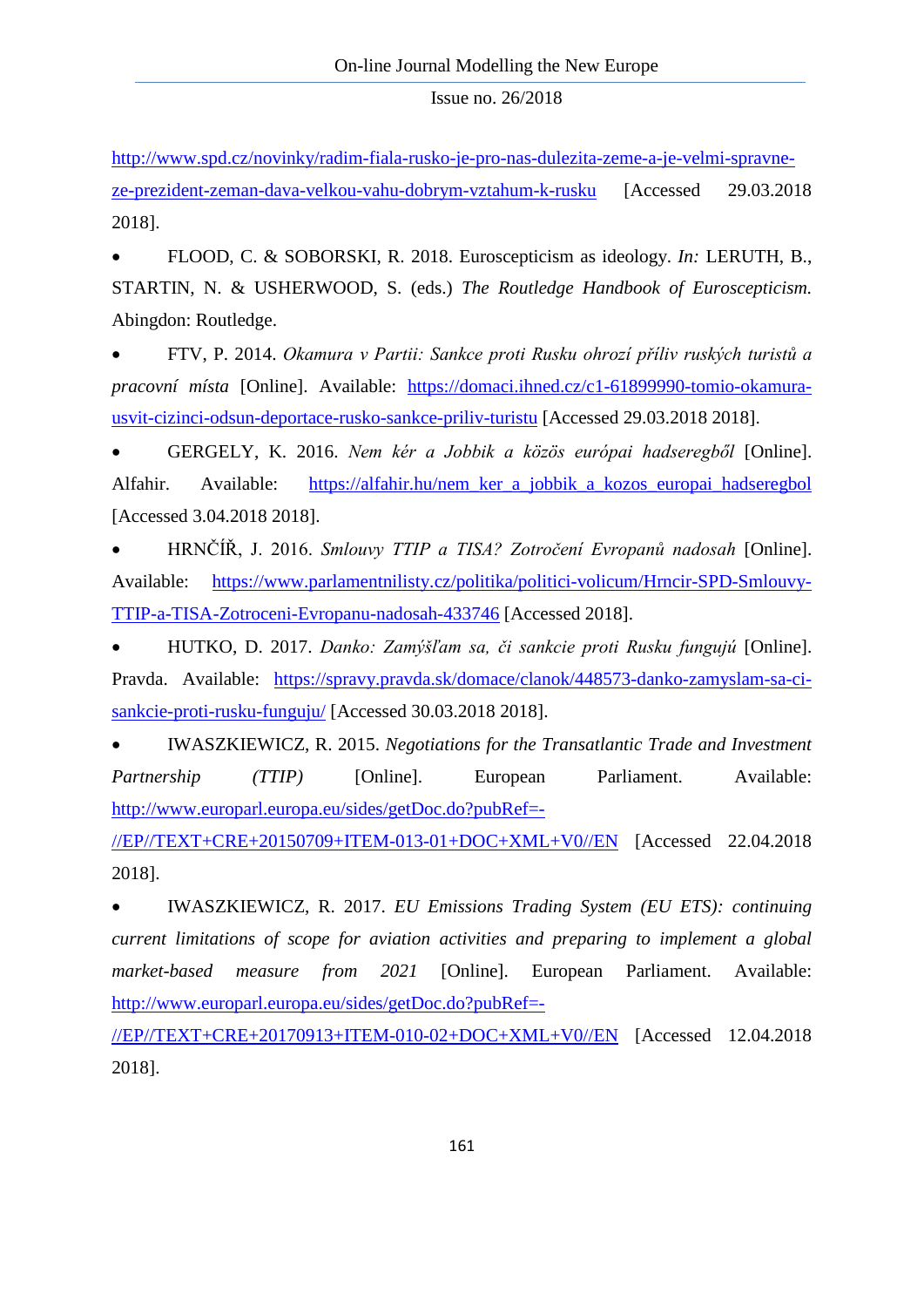• KORWIN-MIKKE, J. 2014. *Situation in Ukraine and state of play of EU-Russia relations (debate)* [Online]. European Parliament. Available: [http://www.europarl.europa.eu/sides/getDoc.do?pubRef=-](http://www.europarl.europa.eu/sides/getDoc.do?pubRef=-//EP//TEXT+CRE+20140916+ITEM-004+DOC+XML+V0//EN)

[//EP//TEXT+CRE+20140916+ITEM-004+DOC+XML+V0//EN](http://www.europarl.europa.eu/sides/getDoc.do?pubRef=-//EP//TEXT+CRE+20140916+ITEM-004+DOC+XML+V0//EN) [Accessed 27.03.2018 2018].

• KORWIN-MIKKE, J. 2015a. *8 pytań w sprawie TTIP. Kandydaci na prezydenta RP o umowie pomiędzy UE a USA* [Online]. Gazeta Prawna. Available: [http://biznes.gazetaprawna.pl/artykuly/869307,8-pytan-o-ttip-kandydaci-na-prezydenta-rp](http://biznes.gazetaprawna.pl/artykuly/869307,8-pytan-o-ttip-kandydaci-na-prezydenta-rp-umowa-pomiedzy-ue-a-usa.html)[umowa-pomiedzy-ue-a-usa.html](http://biznes.gazetaprawna.pl/artykuly/869307,8-pytan-o-ttip-kandydaci-na-prezydenta-rp-umowa-pomiedzy-ue-a-usa.html) [Accessed 23.04.2018 2018].

• KORWIN-MIKKE, J. 2015b. Janusz Korwin-Mikke o armii europejskiej.

• KORWIN-MIKKE, J. 2016a. *Implementation of the Common Security and Defence Policy* [Online]. European Parliament. Available: [http://www.europarl.europa.eu/sides/getDoc.do?pubRef=-](http://www.europarl.europa.eu/sides/getDoc.do?pubRef=-//EP//TEXT+CRE+20161122+ITEM-012+DOC+XML+V0//EN)

[//EP//TEXT+CRE+20161122+ITEM-012+DOC+XML+V0//EN](http://www.europarl.europa.eu/sides/getDoc.do?pubRef=-//EP//TEXT+CRE+20161122+ITEM-012+DOC+XML+V0//EN) [Accessed 5.04.2018 2018].

• KORWIN-MIKKE, J. 2016b. *Space capabilities for European security and defence*  [Online]. European Parliament. Available: [http://www.europarl.europa.eu/sides/getDoc.do?pubRef=-](http://www.europarl.europa.eu/sides/getDoc.do?pubRef=-//EP//TEXT+CRE+20160608+ITEM-013-15+DOC+XML+V0//EN)

[//EP//TEXT+CRE+20160608+ITEM-013-15+DOC+XML+V0//EN](http://www.europarl.europa.eu/sides/getDoc.do?pubRef=-//EP//TEXT+CRE+20160608+ITEM-013-15+DOC+XML+V0//EN) [Accessed 4.04.2018 2018].

• KORWIN-MIKKE, J. 2017b. *Annual report on the implementation of the Common Security and Defence Policy - Annual report on the implementation of the Common Foreign and Security Policy - Permanent Structured Cooperation (PESCO) – opening a new chapter in European Security and Defence Policy* [Online]. European Parliament. Available: [http://www.europarl.europa.eu/sides/getDoc.do?pubRef=-](http://www.europarl.europa.eu/sides/getDoc.do?pubRef=-//EP//TEXT+CRE+20171212+ITEM-012+DOC+XML+V0//EN)

[//EP//TEXT+CRE+20171212+ITEM-012+DOC+XML+V0//EN](http://www.europarl.europa.eu/sides/getDoc.do?pubRef=-//EP//TEXT+CRE+20171212+ITEM-012+DOC+XML+V0//EN) [Accessed 5.04.2018 2018].

• KORWIN-MIKKE, J. 2017c. *EU defence plan and the future of Europe* [Online]. European Parliament. Available: [http://www.europarl.europa.eu/sides/getDoc.do?pubRef=-](http://www.europarl.europa.eu/sides/getDoc.do?pubRef=-//EP//TEXT+CRE+20170704+ITEM-012+DOC+XML+V0//EN) [//EP//TEXT+CRE+20170704+ITEM-012+DOC+XML+V0//EN](http://www.europarl.europa.eu/sides/getDoc.do?pubRef=-//EP//TEXT+CRE+20170704+ITEM-012+DOC+XML+V0//EN) [Accessed 4.04.2018 2018].

• KOVÁCS, B. 2015a. *Role of local authorities in developing countries in development cooperation* [Online]. European Parliament. Available: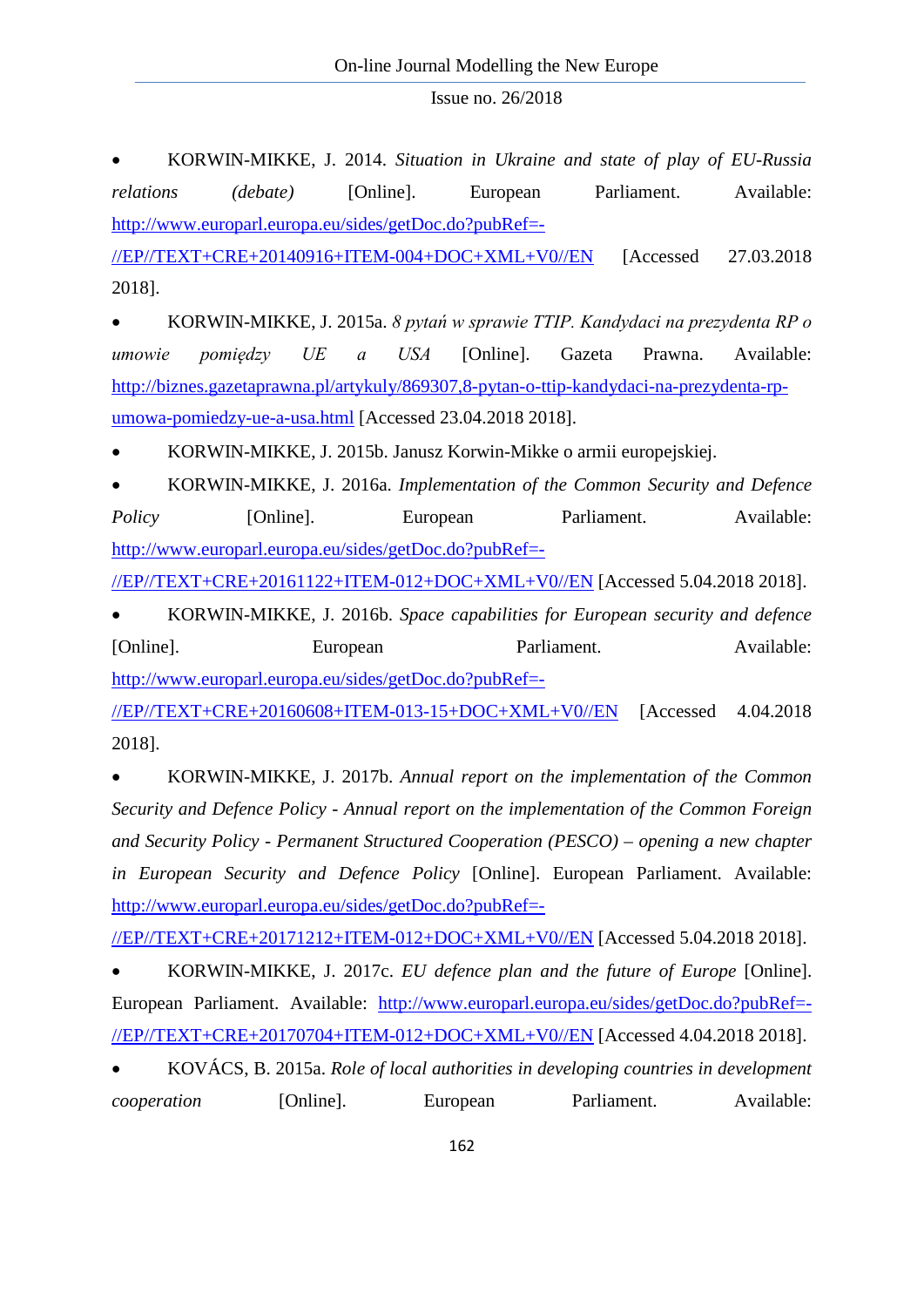[http://www.europarl.europa.eu/sides/getDoc.do?pubRef=-](http://www.europarl.europa.eu/sides/getDoc.do?pubRef=-//EP//TEXT+CRE+20151006+ITEM-008-12+DOC+XML+V0//EN)

[//EP//TEXT+CRE+20151006+ITEM-008-12+DOC+XML+V0//EN](http://www.europarl.europa.eu/sides/getDoc.do?pubRef=-//EP//TEXT+CRE+20151006+ITEM-008-12+DOC+XML+V0//EN) [Accessed 17.04.2018 2018].

• KOVÁCS, B. 2015b. *Security and defence capabilities in Europe* [Online]. Available: [http://www.europarl.europa.eu/sides/getDoc.do?pubRef=-](http://www.europarl.europa.eu/sides/getDoc.do?pubRef=-//EP//TEXT+CRE+20150521+ITEM-008-03+DOC+XML+V0//EN)

[//EP//TEXT+CRE+20150521+ITEM-008-03+DOC+XML+V0//EN](http://www.europarl.europa.eu/sides/getDoc.do?pubRef=-//EP//TEXT+CRE+20150521+ITEM-008-03+DOC+XML+V0//EN) [Accessed 4.04.2018 2018].

• KOVÁCS, B. 2016a. *2015 Report on policy coherence for development* [Online]. European Parliament. Available: [http://www.europarl.europa.eu/sides/getDoc.do?pubRef=-](http://www.europarl.europa.eu/sides/getDoc.do?pubRef=-//EP//TEXT+CRE+20160607+ITEM-006-09+DOC+XML+V0//EN) [//EP//TEXT+CRE+20160607+ITEM-006-09+DOC+XML+V0//EN](http://www.europarl.europa.eu/sides/getDoc.do?pubRef=-//EP//TEXT+CRE+20160607+ITEM-006-09+DOC+XML+V0//EN) [Accessed 21.04.2018 2018].

• KOVÁCS, B. 2016b. *European Defence Union* [Online]. European Parliament. Available: [http://www.europarl.europa.eu/sides/getDoc.do?pubRef=-](http://www.europarl.europa.eu/sides/getDoc.do?pubRef=-//EP//TEXT+CRE+20161122+ITEM-006-08+DOC+XML+V0//EN) [//EP//TEXT+CRE+20161122+ITEM-006-08+DOC+XML+V0//EN](http://www.europarl.europa.eu/sides/getDoc.do?pubRef=-//EP//TEXT+CRE+20161122+ITEM-006-08+DOC+XML+V0//EN) [Accessed 4.04.2018 2018].

• KOVÁCS, B. 2016c. *The future of ACP-EU relations beyond 2020* [Online]. European Parliament. Available: [http://www.europarl.europa.eu/sides/getDoc.do?pubRef=-](http://www.europarl.europa.eu/sides/getDoc.do?pubRef=-//EP//TEXT+CRE+20161004+ITEM-008-09+DOC+XML+V0//EN) [//EP//TEXT+CRE+20161004+ITEM-008-09+DOC+XML+V0//EN](http://www.europarl.europa.eu/sides/getDoc.do?pubRef=-//EP//TEXT+CRE+20161004+ITEM-008-09+DOC+XML+V0//EN) [Accessed 17.04.2018 2018].

• KREKÓ, P., GYŐRI, L. D., JEKATYERINA, JANDA, J. K., ONDŘEJ, MESEŽNIKOV, GRIGORIJ MESÍK, J., SZYLAR, M. & SHEKHOVTSO, A. 2016. The Weaponization of Culture: Kremlin's traditional agenda and the export of values to Central Europe. Political Capital Institute.

• LERUTH, B., STARTIN, N. & USHERWOOD, S. 2018. Defining Euroscepticism. From a broad concept to a field of study. *In:* LERUTH, B., STARTIN, N. & USHERWOOD, S. (eds.) *The Routledge Handbook of Euroscepticism.* Abingdon: Routledge.

• LORD, C. 1998. The Untidy Right in the European Parliament. *In:* BELL, D. & LORD, C. (eds.) *Transnational Parties in the European Union.* London: Routledge.

• MACH, P. 2014. *Transatlantic Trade and Investment Partnership (TTIP* [Online]. Euroepan Parliament. Available: [http://www.europarl.europa.eu/sides/getDoc.do?pubRef=-](http://www.europarl.europa.eu/sides/getDoc.do?pubRef=-//EP//TEXT+CRE+20140715+ITEM-009+DOC+XML+V0//EN)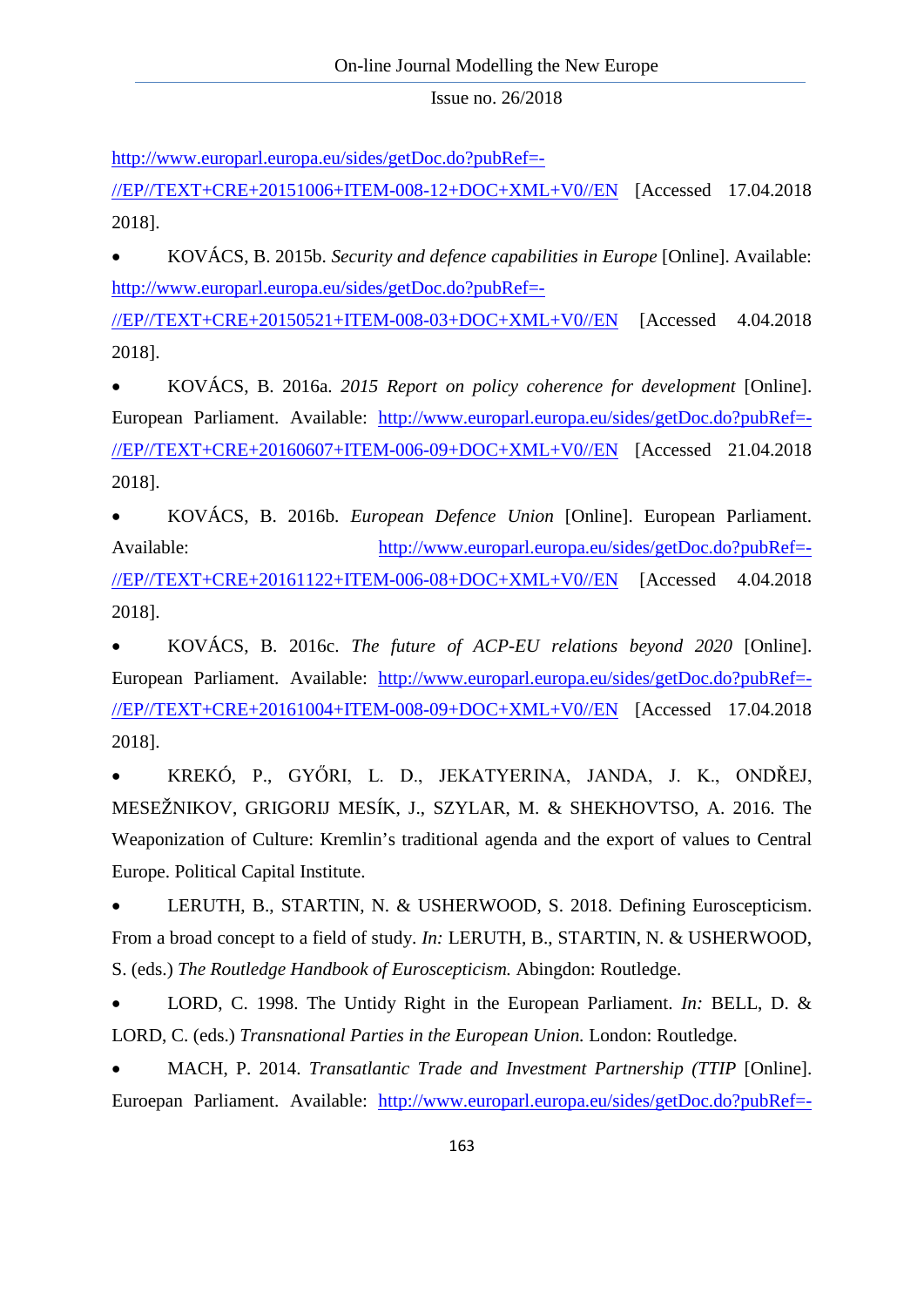[//EP//TEXT+CRE+20140715+ITEM-009+DOC+XML+V0//EN](http://www.europarl.europa.eu/sides/getDoc.do?pubRef=-//EP//TEXT+CRE+20140715+ITEM-009+DOC+XML+V0//EN) [Accessed 23.04.2018 2018].

• MACH, P. 2015a. *Implementation of the Common Security and Defence Policy (A8- 0054/2015 - Arnaud Danjean)* [Online]. European Parliament. Available: [http://www.europarl.europa.eu/sides/getDoc.do?pubRef=-](http://www.europarl.europa.eu/sides/getDoc.do?pubRef=-//EP//TEXT+CRE+20150521+ITEM-008-01+DOC+XML+V0//EN)

[//EP//TEXT+CRE+20150521+ITEM-008-01+DOC+XML+V0//EN](http://www.europarl.europa.eu/sides/getDoc.do?pubRef=-//EP//TEXT+CRE+20150521+ITEM-008-01+DOC+XML+V0//EN) [Accessed 3.04.2018 2018].

• MACH, P. 2015b. *Negotiations for the Transatlantic Trade and Investment Partnership* (*TTIP*) [Online]. European Parliament. Available: [http://www.europarl.europa.eu/sides/getDoc.do?pubRef=-](http://www.europarl.europa.eu/sides/getDoc.do?pubRef=-//EP//TEXT+CRE+20150707+ITEM-004+DOC+XML+V0//EN)

[//EP//TEXT+CRE+20150707+ITEM-004+DOC+XML+V0//EN](http://www.europarl.europa.eu/sides/getDoc.do?pubRef=-//EP//TEXT+CRE+20150707+ITEM-004+DOC+XML+V0//EN) [Accessed 22.04.2018 2018].

• MACH, P. 2016a. *2015 Report on policy coherence for development* [Online]. European Parliament. Available: [http://www.europarl.europa.eu/sides/getDoc.do?pubRef=-](http://www.europarl.europa.eu/sides/getDoc.do?pubRef=-//EP//TEXT+CRE+20160607+ITEM-006-09+DOC+XML+V0//EN) [//EP//TEXT+CRE+20160607+ITEM-006-09+DOC+XML+V0//EN](http://www.europarl.europa.eu/sides/getDoc.do?pubRef=-//EP//TEXT+CRE+20160607+ITEM-006-09+DOC+XML+V0//EN) [Accessed 18.04.2018 2018].

• MACH, P. 2016b. *2016 UN Climate change Conference in Marrakesh, Morocco (COP22)* [Online]. Available: [http://www.europarl.europa.eu/sides/getDoc.do?pubRef=-](http://www.europarl.europa.eu/sides/getDoc.do?pubRef=-//EP//TEXT+CRE+20161006+ITEM-006-03+DOC+XML+V0//EN) [//EP//TEXT+CRE+20161006+ITEM-006-03+DOC+XML+V0//EN](http://www.europarl.europa.eu/sides/getDoc.do?pubRef=-//EP//TEXT+CRE+20161006+ITEM-006-03+DOC+XML+V0//EN) [Accessed 12.04.2018 2018].

• MACH, P. 2016c. *Conclusion on behalf of the EU of the Paris Agreement adopted under the UN Framework Convention on Climate Change* [Online]. European Parliament. Available: [http://www.europarl.europa.eu/sides/getDoc.do?pubRef=-](http://www.europarl.europa.eu/sides/getDoc.do?pubRef=-//EP//TEXT+CRE+20161004+ITEM-008-01+DOC+XML+V0//EN)

[//EP//TEXT+CRE+20161004+ITEM-008-01+DOC+XML+V0//EN](http://www.europarl.europa.eu/sides/getDoc.do?pubRef=-//EP//TEXT+CRE+20161004+ITEM-008-01+DOC+XML+V0//EN) [Accessed 12.04.2018 2018].

• MACH, P. 2016d. *Implementation of the Common Foreign and Security Policy (Article 36 TEU)* [Online]. European Parliament. Available: [http://www.europarl.europa.eu/sides/getDoc.do?pubRef=-](http://www.europarl.europa.eu/sides/getDoc.do?pubRef=-//EP//TEXT+CRE+20161214+ITEM-010-16+DOC+XML+V0//EN) [//EP//TEXT+CRE+20161214+ITEM-010-16+DOC+XML+V0//EN](http://www.europarl.europa.eu/sides/getDoc.do?pubRef=-//EP//TEXT+CRE+20161214+ITEM-010-16+DOC+XML+V0//EN) [Accessed 7.04.2018 2018].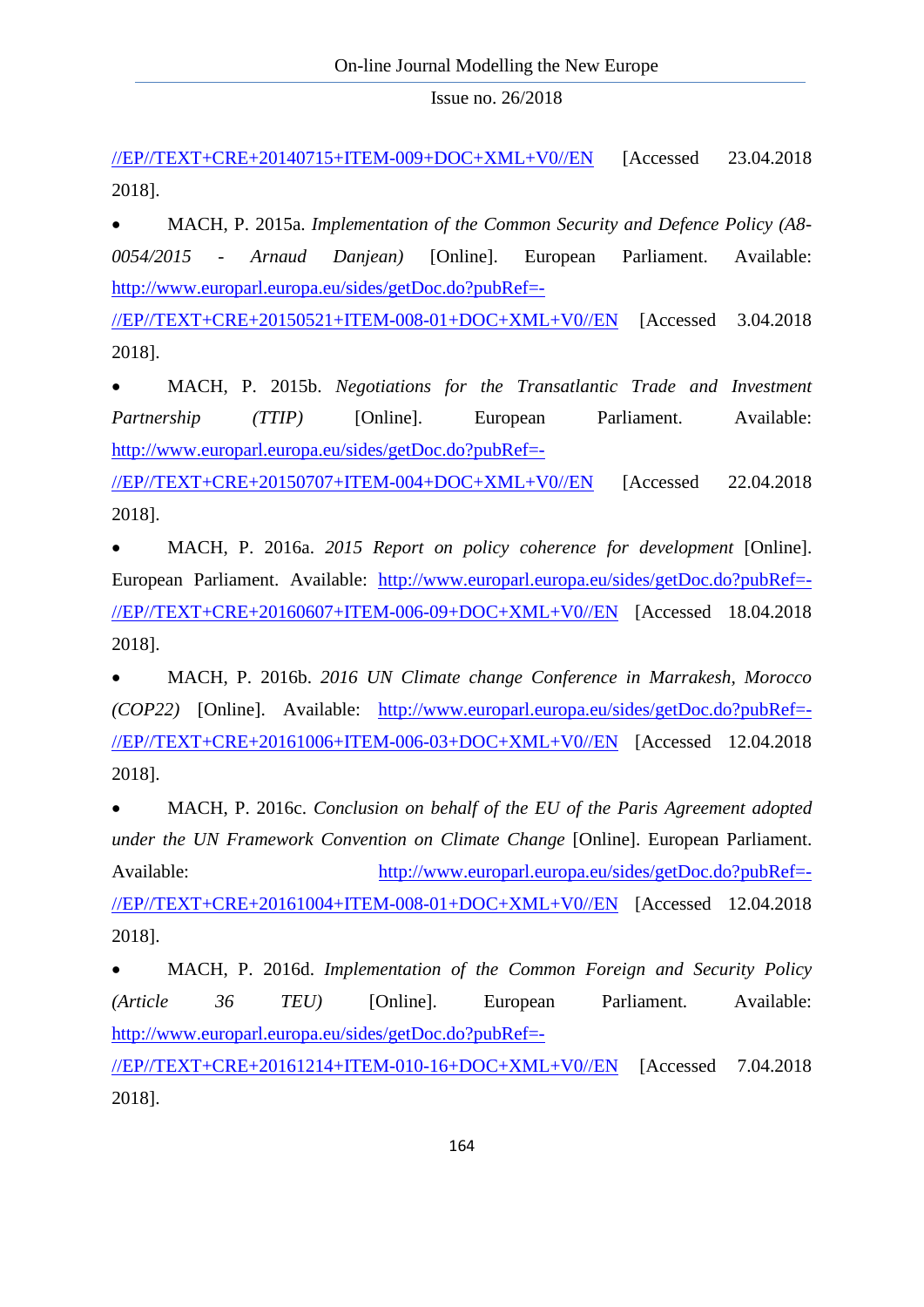• MACH, P. 2016e. *Mutual defence clause (Article 42(7) TEU)* [Online]. European Parliament. Available: [http://www.europarl.europa.eu/sides/getDoc.do?pubRef=-](http://www.europarl.europa.eu/sides/getDoc.do?pubRef=-//EP//TEXT+CRE+20160121+ITEM-009-04+DOC+XML+V0//EN) [//EP//TEXT+CRE+20160121+ITEM-009-04+DOC+XML+V0//EN](http://www.europarl.europa.eu/sides/getDoc.do?pubRef=-//EP//TEXT+CRE+20160121+ITEM-009-04+DOC+XML+V0//EN) [Accessed 3.04.2018 2018].

• MACH, P. 2016f. *Products originating in certain ACP states* [Online]. European Parliament. Available: [http://www.europarl.europa.eu/sides/getDoc.do?pubRef=-](http://www.europarl.europa.eu/sides/getDoc.do?pubRef=-//EP//TEXT+CRE+20160412+ITEM-006-01+DOC+XML+V0//EN) [//EP//TEXT+CRE+20160412+ITEM-006-01+DOC+XML+V0//EN](http://www.europarl.europa.eu/sides/getDoc.do?pubRef=-//EP//TEXT+CRE+20160412+ITEM-006-01+DOC+XML+V0//EN) [Accessed 18.03.2018 2018].

• MACH, P. 2016g. *The future of ACP-EU relations beyond 2020* [Online]. European Parliament. Available: [http://www.europarl.europa.eu/sides/getDoc.do?pubRef=-](http://www.europarl.europa.eu/sides/getDoc.do?pubRef=-//EP//TEXT+CRE+20161004+ITEM-008-09+DOC+XML+V0//EN) [//EP//TEXT+CRE+20161004+ITEM-008-09+DOC+XML+V0//EN](http://www.europarl.europa.eu/sides/getDoc.do?pubRef=-//EP//TEXT+CRE+20161004+ITEM-008-09+DOC+XML+V0//EN) [Accessed 18.04.2018 2018].

• MARUSIK, M. 2015. *Towards a new international climate agreement in Paris*  [Online]. Available: [http://www.europarl.europa.eu/sides/getDoc.do?pubRef=-](http://www.europarl.europa.eu/sides/getDoc.do?pubRef=-//EP//TEXT+CRE+20151014+ITEM-014+DOC+XML+V0//EN) [//EP//TEXT+CRE+20151014+ITEM-014+DOC+XML+V0//EN](http://www.europarl.europa.eu/sides/getDoc.do?pubRef=-//EP//TEXT+CRE+20151014+ITEM-014+DOC+XML+V0//EN) [Accessed 12.04.2018 2018].

• MARUSIK, M. 2016. *2016 UN Climate change Conference in Marrakesh, Morocco (COP22)* [Online]. European Parliament. Available: [http://www.europarl.europa.eu/sides/getDoc.do?pubRef=-](http://www.europarl.europa.eu/sides/getDoc.do?pubRef=-//EP//TEXT+CRE+20161006+ITEM-006-03+DOC+XML+V0//EN)

[//EP//TEXT+CRE+20161006+ITEM-006-03+DOC+XML+V0//EN](http://www.europarl.europa.eu/sides/getDoc.do?pubRef=-//EP//TEXT+CRE+20161006+ITEM-006-03+DOC+XML+V0//EN) [Accessed 12.04.2018 2018].

• MARUSIK, M. 2017. *Annual report on the implementation of the Common Security and Defence Policy - Annual report on the implementation of the Common Foreign and Security Policy - Permanent Structured Cooperation (PESCO) – opening a new chapter in European Security and Defence Policy (debate)* [Online]. Available: [http://www.europarl.europa.eu/sides/getDoc.do?pubRef=-](http://www.europarl.europa.eu/sides/getDoc.do?pubRef=-//EP//TEXT+CRE+20171212+ITEM-012+DOC+XML+V0//EN)

[//EP//TEXT+CRE+20171212+ITEM-012+DOC+XML+V0//EN](http://www.europarl.europa.eu/sides/getDoc.do?pubRef=-//EP//TEXT+CRE+20171212+ITEM-012+DOC+XML+V0//EN) [Accessed 4.04.2018 2018].

• MAZUREK, M. 2015. *O pokrytectve a klamstvách Roberta Fica* [Online]. L'SNS. Available: [http://www.naseslovensko.net/nase-nazory/o-pokrytectve-a-klamstvach-roberta](http://www.naseslovensko.net/nase-nazory/o-pokrytectve-a-klamstvach-roberta-fica/)[fica/](http://www.naseslovensko.net/nase-nazory/o-pokrytectve-a-klamstvach-roberta-fica/) [Accessed 29.03.2018 2018].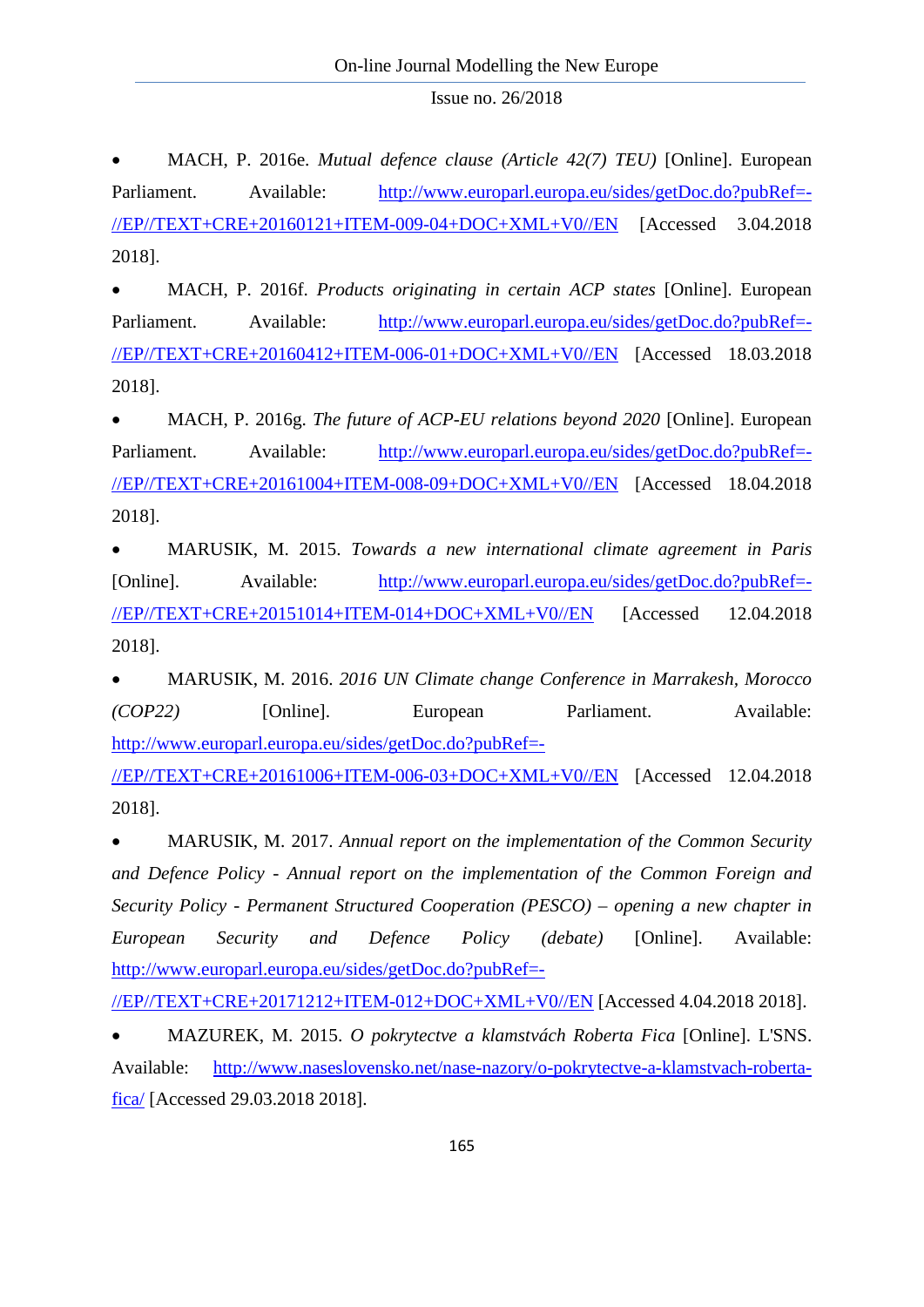• OKAMURA, T. 2014. *Změna klimatu* [Online]. Available: <http://www.tomio.cz/aktuality/zmena-klimatu/> [Accessed 12.04.2018 2018].

• OKAMURA, T. 2016. Chystá se ekonomické zotročení evropských států.

• OKAMURA, T. 2017. *Svoboda a přímá demokracie Tomio Okamura – SPD* [Online]. Available:

[https://www.facebook.com/hnutispd/posts/1700787779952060?comment\\_id=170083140328](https://www.facebook.com/hnutispd/posts/1700787779952060?comment_id=1700831403281031&comment_tracking=%7B%22tn%22%3A%22R0%22%7D) [1031&comment\\_tracking=%7B%22tn%22%3A%22R0%22%7D](https://www.facebook.com/hnutispd/posts/1700787779952060?comment_id=1700831403281031&comment_tracking=%7B%22tn%22%3A%22R0%22%7D) [Accessed 4.04.2018 2018].

• RN 2016a. Ruch Narodowy i Młodzież Wszechpolska przeciwko CETA i TTIP – zapowiedź manifestacji.

• RN. 2016b. *Tożsamość - Suwerenność - Wolność. Deklaracja ideowa Ruchu Narodowego* [Online]. Ruch Narodowy. Available: <http://ruchnarodowy.net/program/> [Accessed 13.04.2018 2018].

• SPD. 2017a. *Politický program SPD* [Online]. SPD. Available: <http://www.spd.cz/program> [Accessed 3.04.2018 2018].

• SPD 2017b. SPD zahranićní politika. SPD.

• SPD. 2017c. *Svoboda a přímá demokracie Tomio Okamura – SPD* [Online]. Available:

[https://www.facebook.com/hnutispd/posts/1700787779952060?comment\\_id=170083140328](https://www.facebook.com/hnutispd/posts/1700787779952060?comment_id=1700831403281031&comment_tracking=%7B%22tn%22%3A%22R0%22%7D) [1031&comment\\_tracking=%7B%22tn%22%3A%22R0%22%7D](https://www.facebook.com/hnutispd/posts/1700787779952060?comment_id=1700831403281031&comment_tracking=%7B%22tn%22%3A%22R0%22%7D) [Accessed 4.04.2018 2018].

• SPD. 2018. *Vážení přátelé, toto jsou aktuální informace a stanoviska hnutí SPD. Prosím sdílejte a posílejte dál!* [Online]. SPD. Available: <http://www.spd.cz/novinky/politicke-usneseni-spd-2983> [Accessed 27.03.2018 2018].

• SPIERING, M. 2004. British Euroscepticism. *In:* HARMSEN, R. & SPIERING, M. (eds.) *Euroscepticism: Party Politics, National Identity and European Integration.* Amsterdam: Rodopi.

• STE. 2016a. *Saskárka Kiššová posiela Kollárovi, Blahovi a Uhríkovi jasný odkaz*  [Online]. Available: [https://www.parlamentnelisty.sk/arena/monitor/Saskarka-Kissova](https://www.parlamentnelisty.sk/arena/monitor/Saskarka-Kissova-posiela-Kollarovi-Blahovi-a-Uhrikovi-jasny-odkaz-270926)[posiela-Kollarovi-Blahovi-a-Uhrikovi-jasny-odkaz-270926](https://www.parlamentnelisty.sk/arena/monitor/Saskarka-Kissova-posiela-Kollarovi-Blahovi-a-Uhrikovi-jasny-odkaz-270926) [Accessed 23.04.2018 2018].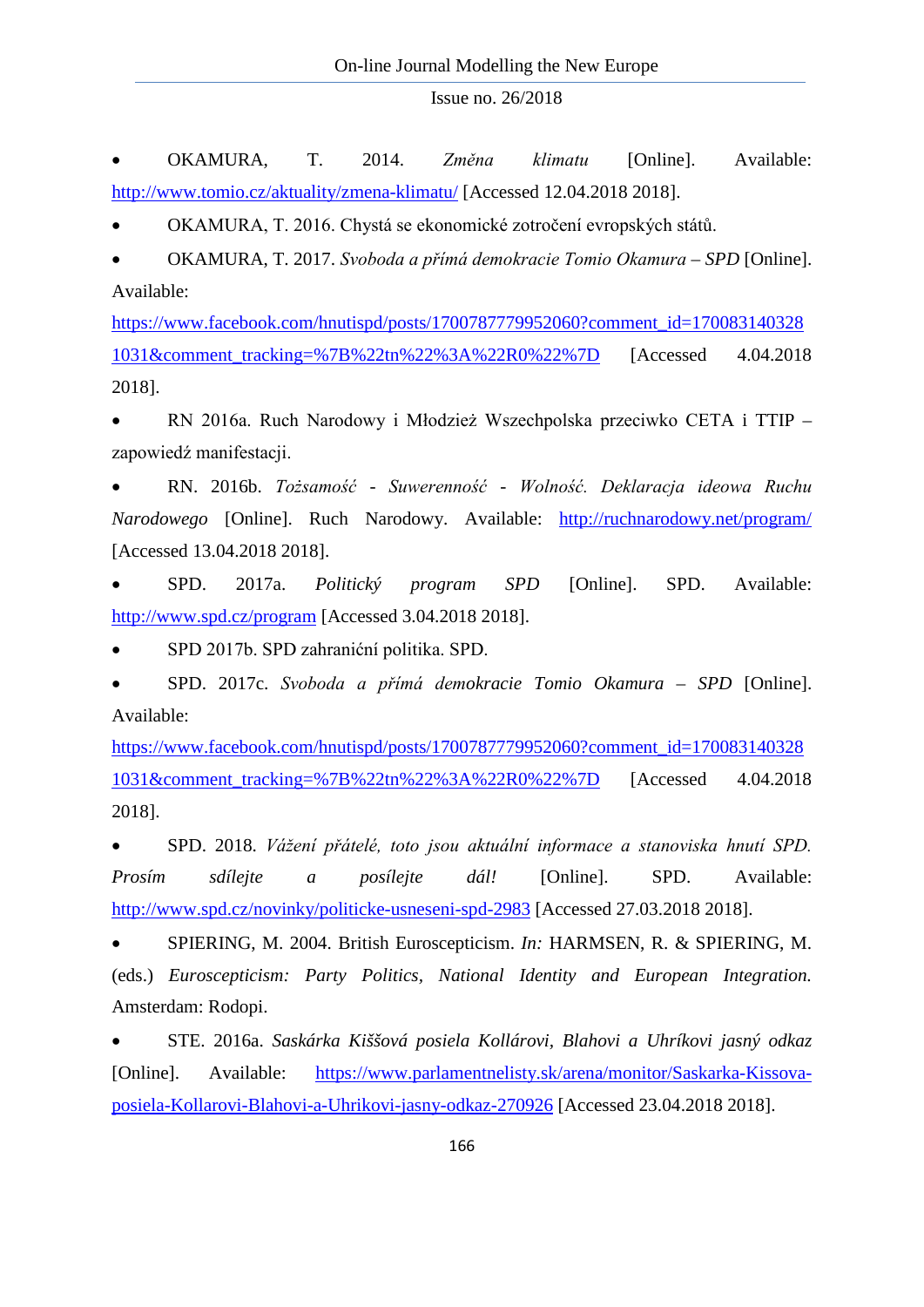• STE. 2016b. *Zrada na národe! Osvojila si to na americkej ambasáde. Oblbujú nás. Antisystémista Kollár, marxista Blaha a kotlebovec Uhrík si svorne podali liberálku* [Online]. Available: [https://www.parlamentnelisty.sk/arena/monitor/Zrada-na-narode-Osvojila-si-to](https://www.parlamentnelisty.sk/arena/monitor/Zrada-na-narode-Osvojila-si-to-na-americkej-ambasade-Oblbuju-nas-Antisystemista-Kollar-marxista-Blaha-a-kotlebovec-Uhrik-si-svorne-podali-liberalku-270466)[na-americkej-ambasade-Oblbuju-nas-Antisystemista-Kollar-marxista-Blaha-a-kotlebovec-](https://www.parlamentnelisty.sk/arena/monitor/Zrada-na-narode-Osvojila-si-to-na-americkej-ambasade-Oblbuju-nas-Antisystemista-Kollar-marxista-Blaha-a-kotlebovec-Uhrik-si-svorne-podali-liberalku-270466)[Uhrik-si-svorne-podali-liberalku-270466](https://www.parlamentnelisty.sk/arena/monitor/Zrada-na-narode-Osvojila-si-to-na-americkej-ambasade-Oblbuju-nas-Antisystemista-Kollar-marxista-Blaha-a-kotlebovec-Uhrik-si-svorne-podali-liberalku-270466) [Accessed 23.04.2018 2018].

• SZCZERBIAK, A. & TAGGART, P. 2018. Contemporary Research on Euroscepticism. The state of the art. *In:* LERUTH, B., STARTIN, N. & USHERWOOD, S. (eds.) *The Routledge Handbook of Euroscepticism.* Abingdon: Routledge.

• TAGGART, P. 2003. A Touchstone of Dissent: Euroscepticism in Contemporary Western European Party Systems. *European Journal of Political Research,* 33**,** 363-388.

• TASR. 2017. *S Ruskom sme predurčení na spoluprácu, vyhlásil Danko. Chce prekonať súčasné obdobie* [Online]. finweb. Available: [https://finweb.hnonline.sk/ekonomika/983832-s-ruskom-sme-predurceni-na-spolupracu](https://finweb.hnonline.sk/ekonomika/983832-s-ruskom-sme-predurceni-na-spolupracu-vyhlasil-danko-chce-prekonat-sucasne-obdobie)[vyhlasil-danko-chce-prekonat-sucasne-obdobie](https://finweb.hnonline.sk/ekonomika/983832-s-ruskom-sme-predurceni-na-spolupracu-vyhlasil-danko-chce-prekonat-sucasne-obdobie) [Accessed 30.03.2018 2018].

• TERESZKIEWICZ, F. 2016a. Konstruktywizm jako perspektywa badawcza w wyjaśnianiu zachowań eurosceptyków w Parlamencie Europejskim w obszarze działań zewnętrznych UE. *Przegląd Europejski,* 3**,** 10-28.

• TERESZKIEWICZ, F. 2016b. Partie antyunijne wobec głównych kierunków działań zewnętrznych Unii Europejskiej. *In:* MUSIAŁ-KARG, M. (ed.) *Bezpieczeństwo Europy i Unii Europejskiej w czasach kryzysu.* Poznań: Wydawnictwo Naukowe WNPiD UAM.

• TESAŘOVÁ, M. 2017. *Krym a Donbas jsou ruské, tvrdí Tomio Okamura z SPD*  [Online]. ESJnews.com. Available: <https://www.esjnews.com/cs/tomio-okamura> [Accessed 27.03.2018 2018].

• VASILOPOULOU, S. 2011. European Integration and the Radical Right: Three Patterns of Opposition. *Government and Opposition,* 46**,** 223-244.

• VASILOPOULOU, S. 2018. Theory, concepts and research designed in the study of Euroscepticism. *In:* LERUTH, B., STARTIN, N. & USHERWOOD, S. (eds.) *The Routledge Handbook of Euroscepticism.* Abingdon: Routledge.

• VEF. 2017. *SNS: Rozvojová pomoc SR: Pomôž blížnemu, pomôžeš aj sebe* [Online]. ParlamentnéListy.sk. Available: [https://www.parlamentnelisty.sk/politika/politici-](https://www.parlamentnelisty.sk/politika/politici-volicom/SNS-Rozvojova-pomoc-SR-Pomoz-bliznemu-pomozes-aj-sebe-293393)